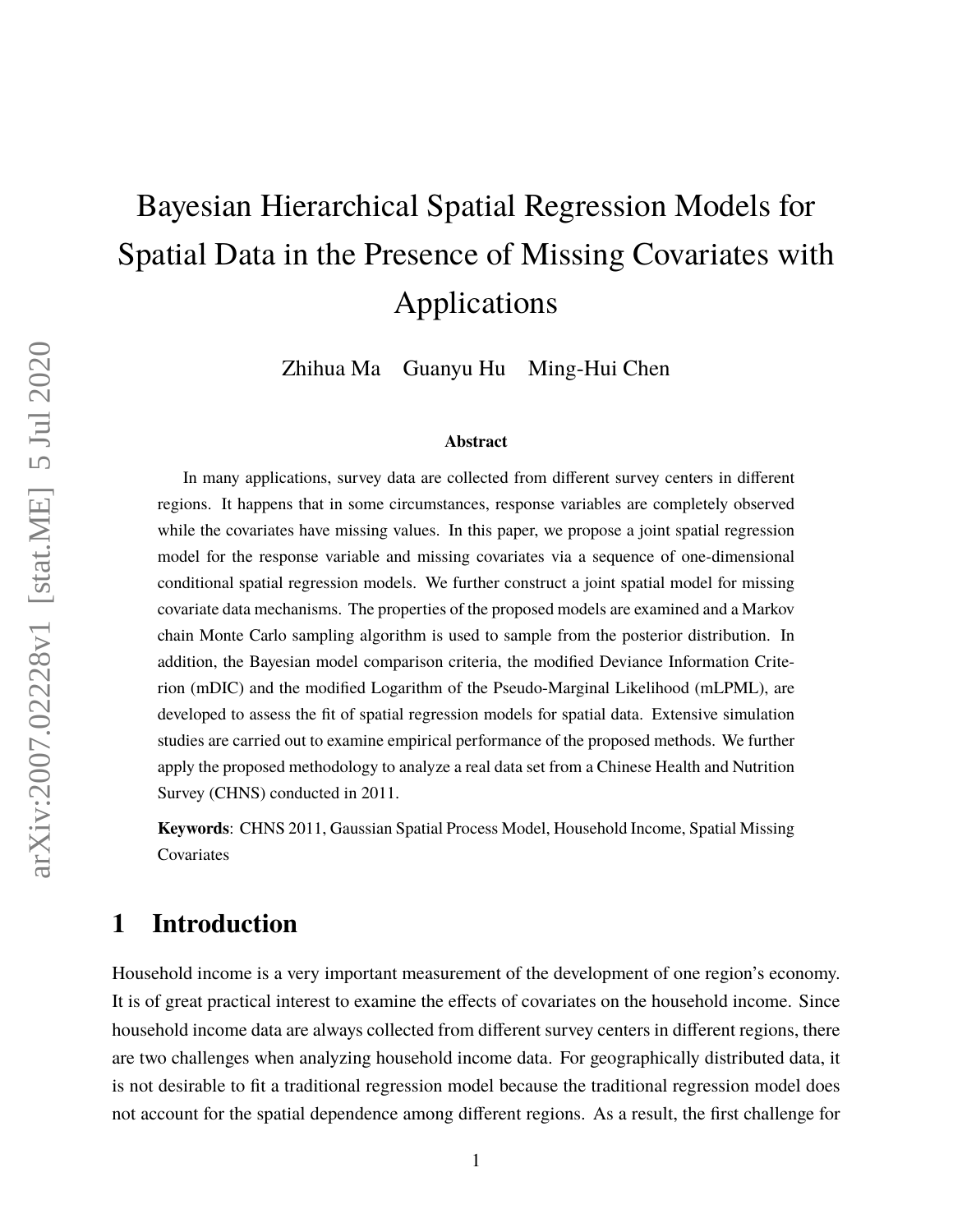spatially dependent data such as household incomes from different regions is to build a suitable regression model. From Banerjee et al.  $^1$  $^1$  and Cressie  $^2$  $^2$ , there are different approaches for modelling spatially dependent data, such as the conditional autoregressive model (CAR), the simultaneous autoregressive model (SAR), and the linear regression model with spatial random effects. For the areal data, CAR and SAR are two widely used models. The study region is partitioned into a finite number of areal units with well-defined boundaries<sup>[1](#page-22-0)</sup>. The spatial correlation structure depends on adjacency matrix of subareas. The CAR model is appropriate for situations with the first order dependency or a relatively local spatial autocorrelation, which assumes that a particular area is influenced by its neighbors. However, the SAR model is more suitable where there is the second order dependency or a more global spatial autocorrelation. The locations of the point reference data vary continuously over the study region. The spatial correlation structure depends on the distance between the locations. The most popular model for point reference data is the regression model with Gaussian spatial random effects<sup>[3](#page-23-1)</sup>. Another challenge for analyzing such kind of data is that there exist some missing covariates. Household income data are collected from surveys, so it is common for us to get incomplete data for some covariates. There is rich literature on building regression models with missing covariates. Zhao et al.<sup>[4](#page-23-2)</sup> used estimating equations for regression analysis in the presence of missing observations on one covariate. Ibrahim et al.<sup>[5](#page-23-3)</sup> proposed methods for Bayesian inference of regression models with missing covariates. However, no existing literature deals with spatial data and missing covariates simultaneously. Seshadri<sup>[6](#page-23-4)</sup> proposed a spatial averaging approach for modelling spatial response data only. Bae et al.<sup>[7](#page-23-5)</sup>, Xue et al.<sup>[8](#page-23-6)</sup> and Collins et al.<sup>[9](#page-23-7)</sup> also proposed some approaches for dealing with spatial missing data. However, they did not consider missing data model in their approaches. Besides, spatial random effects are not commonly used in missing covariate models to take account of spatial effects. Recently, Grantham et al.<sup>[10](#page-23-8)</sup> built a joint hierarchical model for PM 2.5 and aerosol optical depth (AOD). To deal with missingness of AOD in spatial regression model, they assume informative missingness of AOD and build spatial regression model for AOD to interpolate AOD.

In this paper, we develop a Bayesian spatial regression model to deal with the spatially de-pendent data with missing covariates using the idea from Ibrahim et al.<sup>[5](#page-23-3)</sup>. We assume that the missing covariates are spatially dependent and build hierarchical spatial regression models for both the response variable and missing covariates. Furthermore, we propose the modified Deviance Information Criterion (mDIC) and the modified Logarithm of the Pseudo-Marginal Likelihood (mLPML). One of the main focus of this paper is on the examination of the impact of spatial effects in the missing covariates models on the spatial response model. Our proposed mDIC and mLPML criteria allow us to assess the fit of the spatial response data under covariates models with or without spatial effects. We further conduct extensive simulation studies to examine the empirical performance of the proposed criteria. Such investigation and assessment have not been carried out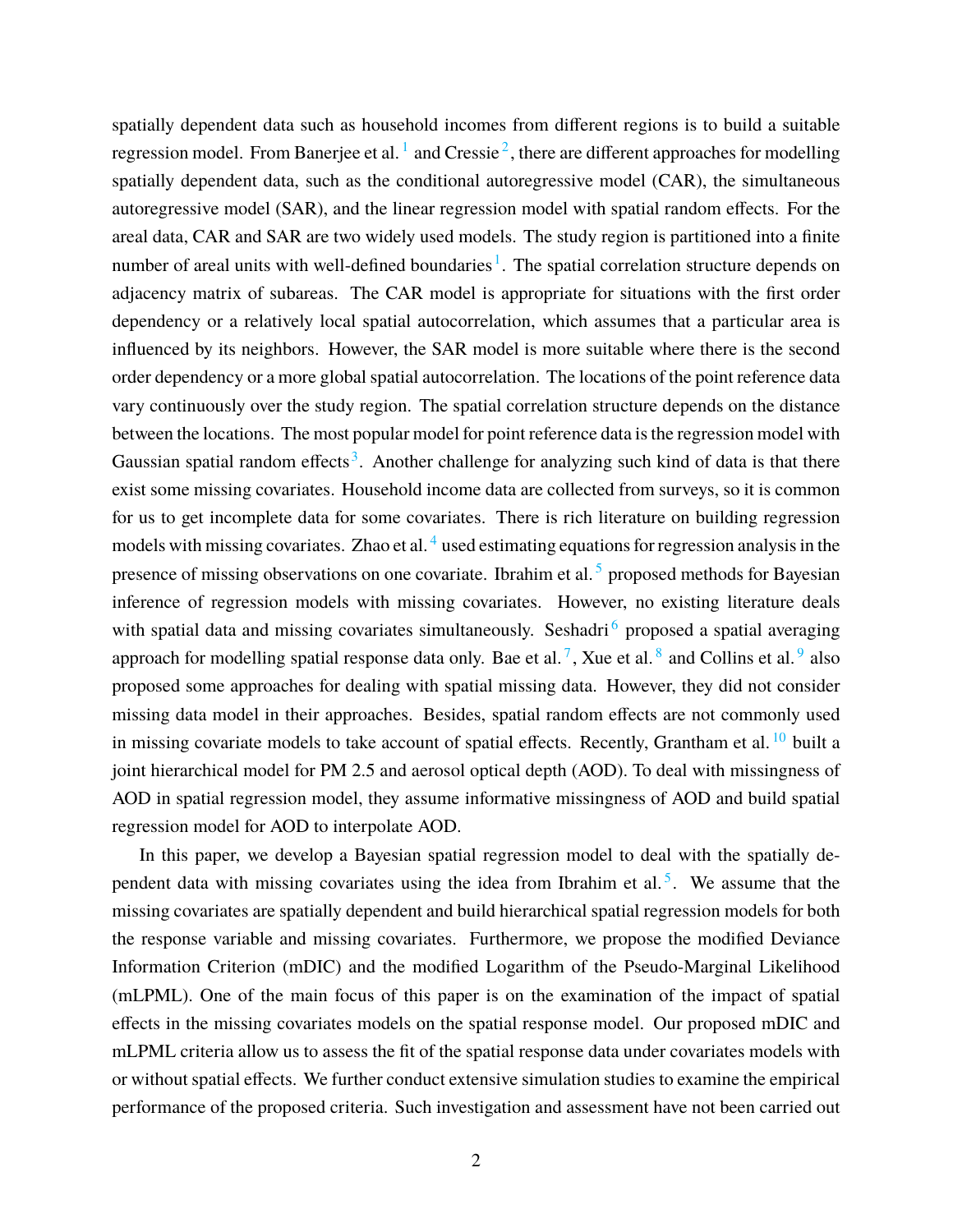in the literature based on our best knowledge.

The remainder of this paper is organized as follows. In Section [2,](#page-2-0) the data from Chinese Health and Nutrition Survey (CHNS) 2011 are introduced as a motivating example. In Section [3,](#page-4-0) we develop the spatial regression model for the response variable, the model for missing covariates with spatial random effects, and the model for the missing data mechanism. Furthermore, Bayesian model assessment criteria including mDIC and mLPML are used for model comparison. An extensive simulation study is conducted in Section [4](#page-11-0) to investigate empirical performance of the models proposed in Section [3.](#page-4-0) In Section [5,](#page-17-0) the proposed method is employed to analyze the real data set of CHNS 2011. Finally, we conclude the paper with a brief discussion in Section [6.](#page-21-0)

### <span id="page-2-0"></span>**2 Motivating Example**

Chinese Health and Nutrition Survey (CHNS), a project collaborated by the Carolina Population Center at the University of North Carolina and the National Institute for Nutrition and Health at the Chinese Center for Disease Control and Prevention, aims to examine the relationship between the social and economic transformation of Chinese society and the health and nutritional status of its population. As a geographically distributed data set, CHNS 2011 collected individual-, householdand community-specific information from 12 provinces in China. In this paper, household income from 12 provinces is selected as the spatial response variable, and the aim is to explore the spatial effects and the factors that may have impacts on this variable of interest.

### **2.1 Data Description**

The data were collected from 12 provinces in China with a total sample size of 4346. Household income (*hincome*) is the response variable. Individual-level covariates include wage of head of the household (*indwage*), age of head of the household (*age*), proportion of urban area (*urban*), number of hours worked last year (*WThour*), family size (*hhsize*) and GDP per capita of the province (*GDP*). The units of *hincome*, *indwage* and *GDP* are CNY.

The sample sizes in different provinces as well as the summary information of the variables are shown in Table [1.](#page-3-0)

Among these covariates, *indwage* and *WThour* have missing values. The average percentages with only *indwage* or *WThour* missing are 22.50% and 5.34%, respectively, while the average percentage with both *indwage* and *WThour* missing is 22.30%. A summary of the missing patterns of these two covariates are given in Table [2.](#page-4-1)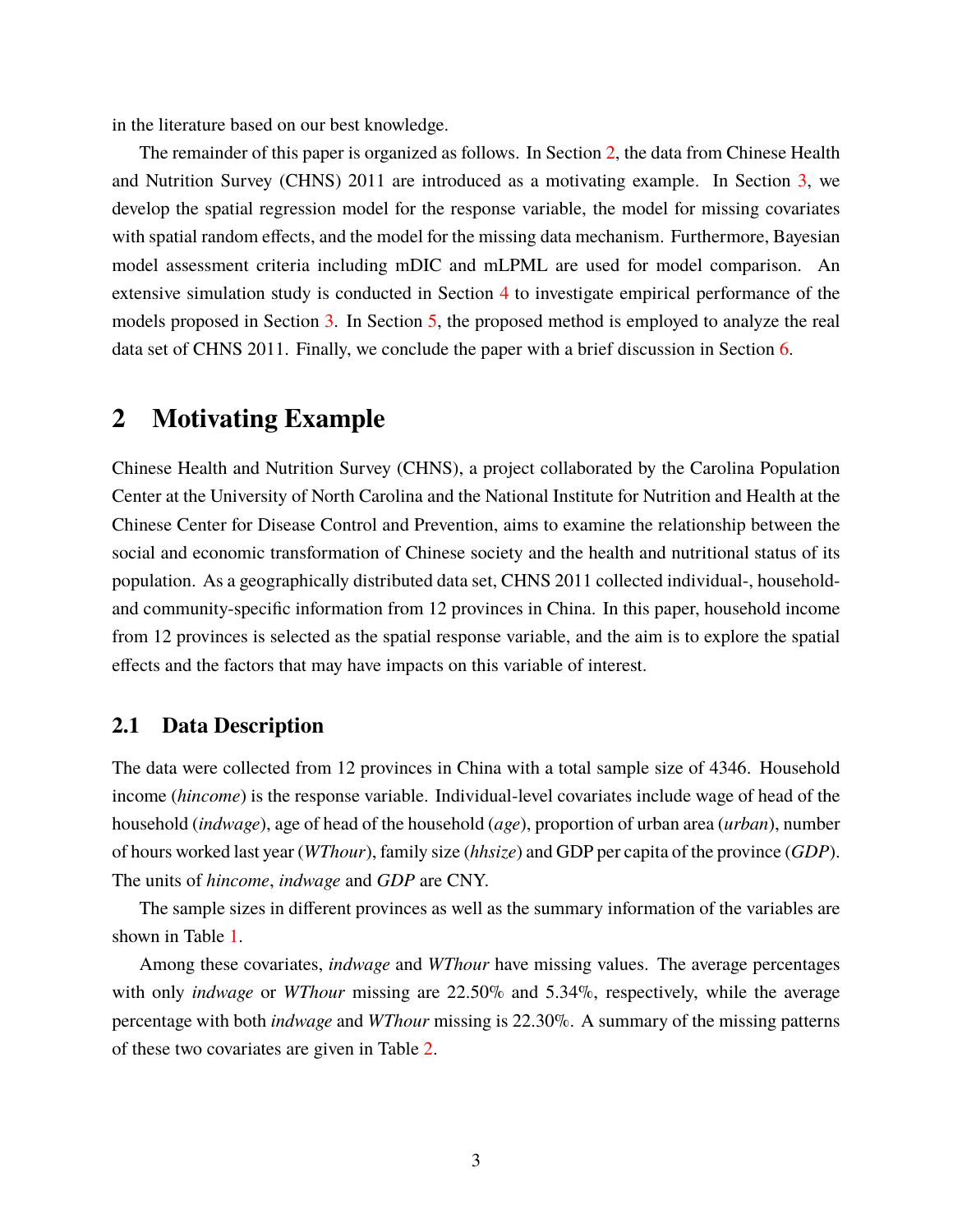<span id="page-3-0"></span>

|         |             | <b>Beijing</b> | Liaoning | Heilongjiang | Shanghai                                                                                                                                  | Jiangsu  | Shandong  |
|---------|-------------|----------------|----------|--------------|-------------------------------------------------------------------------------------------------------------------------------------------|----------|-----------|
|         | Sample size | 415            | 395      | 396          |                                                                                                                                           | 412      | 399       |
| hincome | mean        | 75599.23       | 49426.97 | 46861.01     | 87455.34                                                                                                                                  | 61393.95 | 40999.05  |
|         | sd          | 49926.75       | 47862.42 | 44386.13     | 68695.15                                                                                                                                  | 43495.38 | 40926.51  |
|         | mean        | 41029.76       | 25021.40 | 29590.38     | 41829.25                                                                                                                                  | 20894.34 | 20769.75  |
| indwage | sd          | 41730.44       | 25584.54 | 40866.63     | 45704.46                                                                                                                                  | 20348.74 | 24941.24  |
|         | mean        | 49.30          | 56.40    | 51.15        | 56.28                                                                                                                                     | 59.31    | 56.01     |
| age     | sd          | 13.13          | 11.88    | 11.42        | 11.68                                                                                                                                     | 11.83    | 11.38     |
| urban   | proportion  | 0.86           | 0.30     | 0.37         | 0.83                                                                                                                                      | 0.33     | 0.29      |
|         | sd          | 0.34           | 0.46     | 0.48         | 0.38                                                                                                                                      | 0.47     | 0.46      |
| WThour  | mean        | 44.21          | 38.15    | 27.78        | 41.43                                                                                                                                     | 35.86    | 43.09     |
|         | sd          | 12.22          | 24.77    | 24.50        | 8.77                                                                                                                                      | 22.49    | 18.10     |
|         | mean        | 2.80           | 2.85     | 2.62         | 3.20                                                                                                                                      | 3.22     | 3.01      |
| hhsize  | sd          | 0.84           | 1.16     | 1.01         | 424<br>1.10<br>Guangxi<br>360<br>37022.83<br>33374.35<br>12122.19<br>14334.89<br>55.27<br>12.43<br>0.29<br>0.45<br>36.32<br>21.36<br>4.14 | 1.51     | 1.33      |
|         |             | Henan          | Hubei    | Hunan        |                                                                                                                                           | Guizhou  | Chongqing |
|         | Sample size | 298            | 337      | 244          |                                                                                                                                           | 339      | 327       |
|         | mean        | 36782.92       | 50417.49 | 48163.62     |                                                                                                                                           | 45388.52 | 41770.31  |
| hincome | sd          | 42655.65       | 57341.40 | 43458.89     |                                                                                                                                           | 52696.84 | 39894.29  |
|         | mean        | 16022.50       | 21769.90 | 27191.26     |                                                                                                                                           | 22694.39 | 25977.72  |
| indwage | sd          | 24142.06       | 28241.78 | 29676.95     |                                                                                                                                           | 39639.95 | 34609.48  |
|         | mean        | 53.96          | 54.67    | 53.39        |                                                                                                                                           | 56.21    | 52.48     |
| age     | sd          | 12.18          | 10.38    | 12.44        |                                                                                                                                           | 12.58    | 11.52     |
|         | proportion  | 0.37           | 0.33     | 0.41         |                                                                                                                                           | 0.33     | 0.54      |
| urban   | sd          | 0.48           | 0.47     | 0.49         |                                                                                                                                           | 0.47     | 0.50      |
|         | mean        | 37.12          | 38.23    | 39.31        |                                                                                                                                           | 32.07    | 38.85     |
| WThour  | sd          | 23.11          | 18.53    | 17.01        |                                                                                                                                           | 18.95    | 18.97     |
|         | mean        | 3.67           | 3.27     | 3.25         |                                                                                                                                           | 3.43     | 3.20      |
| hhsize  | sd          | 1.49           | 1.48     | 1.35         | 1.76                                                                                                                                      | 1.43     | 1.11      |

Table 1: Sample size and summary information of the variables in each province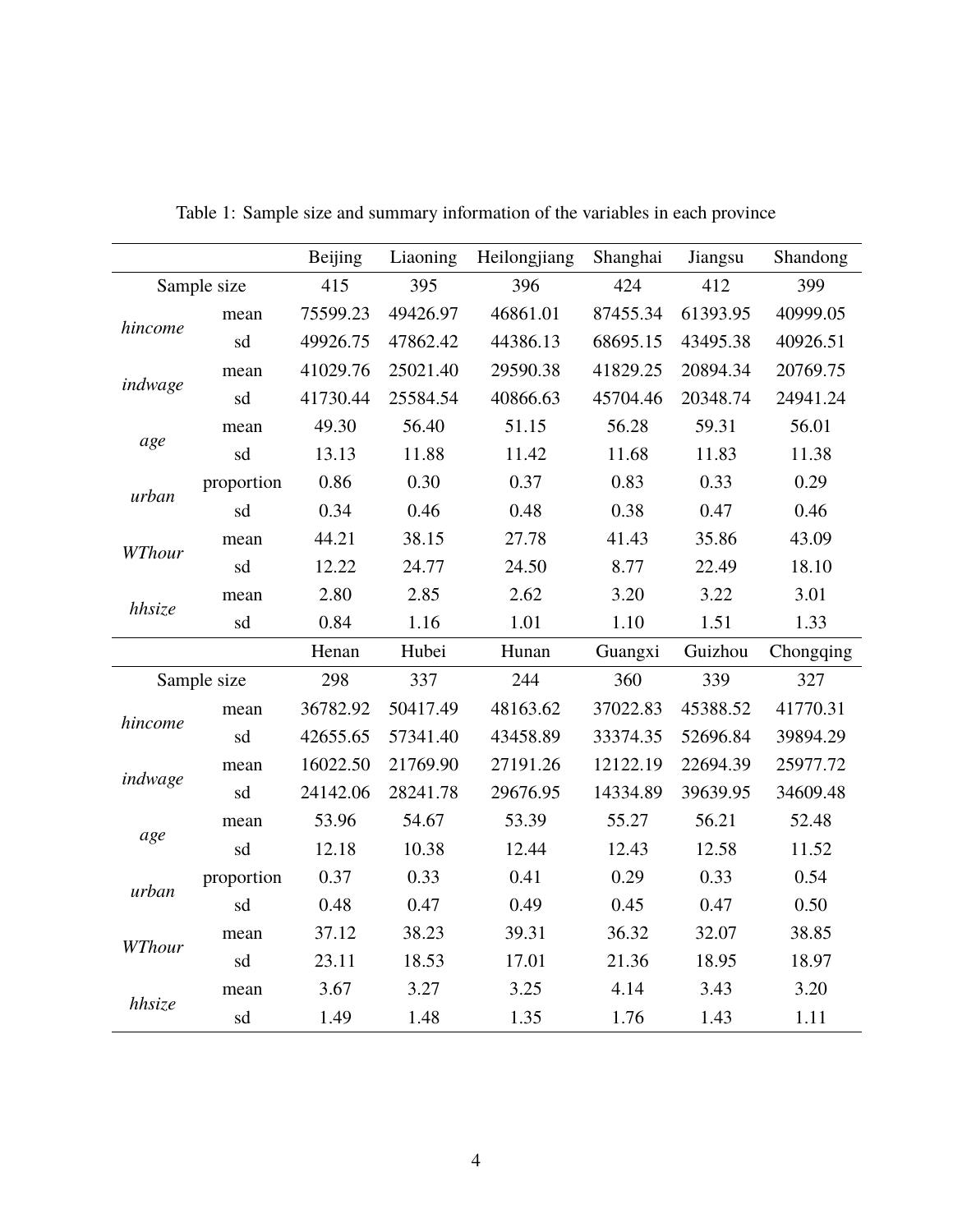<span id="page-4-1"></span>

|                                          | Beijing  | Liaoning  | Heilongjiang | Shanghai | Jiangsu   | Shandong  |
|------------------------------------------|----------|-----------|--------------|----------|-----------|-----------|
| missing <i>indwage</i> only              | 1.20%    | $25.57\%$ | 41.92%       | $0.94\%$ | 18.20%    | 21.55%    |
| missing <i>WThour</i> only               | $4.82\%$ | $3.04\%$  | $4.55\%$     | $3.54\%$ | $7.52\%$  | $8.77\%$  |
| missing <i>indwage</i> and <i>WThour</i> | 30.12%   | 29.37%    | $12.37\%$    | 43.40%   | 19.90%    | 26.32%    |
|                                          | Henan    | Hubei     | Hunan        | Guangxi  | Guizhou   | Chongqing |
| missing <i>indwage</i> only              | 22.48%   | 32.94%    | $23.77\%$    | 28.33%   | 31.86%    | 29.05%    |
| missing <i>WThour</i> only               | 5.37%    | $5.93\%$  | $4.10\%$     | $6.94\%$ | $2.95\%$  | $6.12\%$  |
| missing <i>indwage</i> and <i>WThour</i> | 12.75%   | 15.13%    | 19.67%       | 13.89%   | $17.40\%$ | 18.96%    |

Table 2: Missing percentages in each province

Table 3: Centroid Coordinates of each province

<span id="page-4-2"></span>

| Province  | Beijing  | Liaoning | Heilongjiang | Shanghai | Jiangsu  | Shandong  |
|-----------|----------|----------|--------------|----------|----------|-----------|
| Longitude | 116.4107 | 122.6090 | 127.7824     | 121.4037 | 119.4554 | 118.1490  |
| Latitude  | 40.1849  | 41.3037  | 47.8415      | 31.0846  | 32.9732  | 36.3512   |
| Province  | Henan    | Hubei    | Hunan        | Guangxi  | Guizhou  | Chongqing |
| Longitude | 113.6136 | 112.2691 | 111.7083     | 108.7872 | 106.8738 | 107.8748  |
| Latitude  | 33.8826  | 30.9760  | 27.6069      | 23.8279  | 26.8152  | 30.0587   |

### **2.2 Spatial Structure**

In the CHNS 2011 data set, we do not have survey data for all the provinces in China. Also, the provinces included in this data set are not always neighbored with each other. Thus, we treat the CHNS 2011 data as point-referenced data such that the spatial dependence can be possibly and reasonably captured by the distance between two provinces especially when they are away from each other. The centroid latitudes and longitudes of these 12 provinces are given in Table [3.](#page-4-2) Figure [1](#page-5-0) shows the map of mainland China. The provinces which are included in our study are marked in blue color.

Using the coordinates of 12 provinces, we can easily calculate the distance between two provinces. These distances are useful to construct covariance matrices of the spatial random effects in Section [5](#page-17-0) below.

### <span id="page-4-0"></span>**3 Methodology**

In this section, a spatial regression model with missing covariates is built hierarchically. A Gaussian spatial regression model for the response variable is built, after which, missing covariate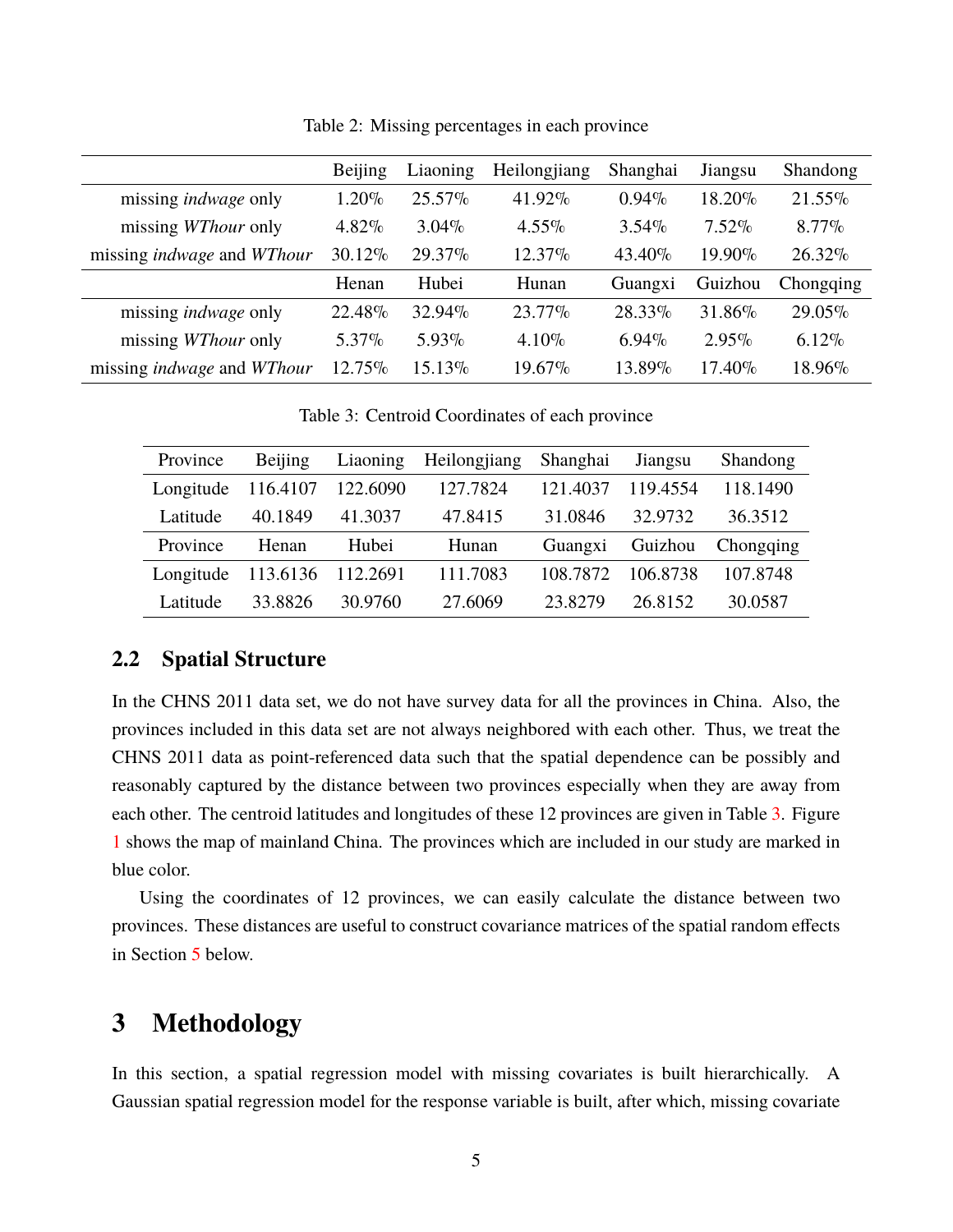<span id="page-5-0"></span>

Figure 1: China Map (Blue indicates the province which are included in the study)

distributions are built to take account of the missing covariates and covariate-specific spatial effects. In addition, a model capturing the missing data mechanism is also built. After introducing the model construction, posterior inference procedure and model assessment are presented.

#### <span id="page-5-2"></span>**3.1 The Spatial Regression Model for Responses**

Suppose, we consider *S* locations and  $N_s$  observations at location  $s$  ( $s = 1, \dots, S$ ). The spatial response variable at location *s* is denoted by  $Y(s) = (Y_1(s), \dots, Y_{N_s}(s))'$ . A Gaussian stationary spatial process model is built for the spatial response variable. The general Gaussian stationary spatial process model can be written as in, for example, Cressie<sup>[3](#page-23-1)</sup>:

<span id="page-5-1"></span>
$$
Y(s) = X(s)\overset{\prime}{\beta} + \sigma_y W_y(s)\mathbf{1}_{N_s} + \epsilon(s),\tag{1}
$$

where  $X(s) = (1_{N_s}, X_1(s), \ldots, X_p(s))'$  is a  $(p+1) \times N_s$  matrix, *p* is the number of covariates,  $1_{N_s}$  is the *N<sub>s</sub>*-dimensional vector with 1s,  $X_k(s) = (X_{k1}(s), \dots, X_{kN_s}(s))'$  is an  $N_s$ -dimensional vector of covariates, and  $\boldsymbol{\beta} = (\beta_0, \beta_1, \dots, \beta_p)'$  is a  $(p + 1)$  dimensional vector of corresponding regression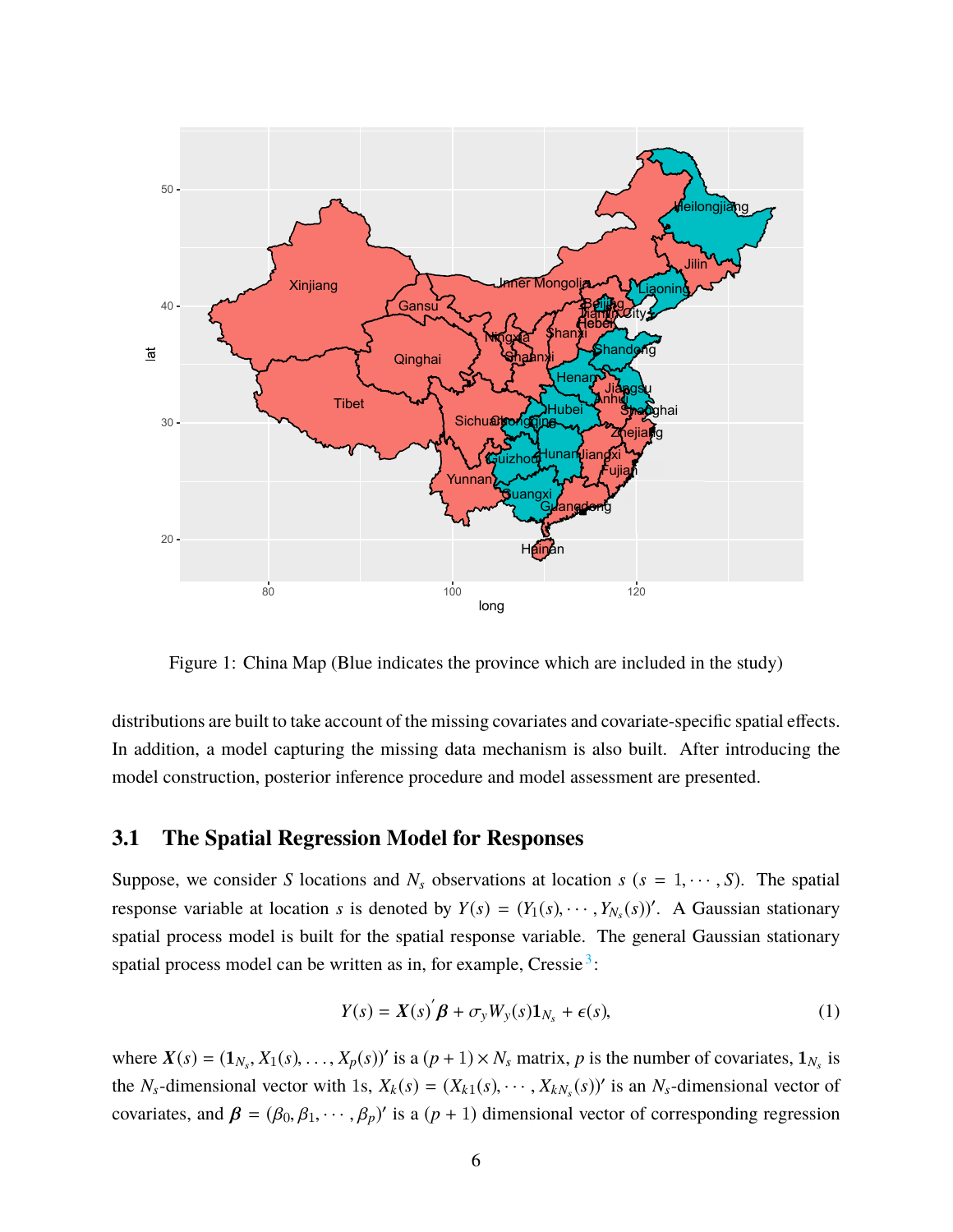coefficients. The spatial random effect  $W_y(s)$  is a second-order stationary mean-zero process. To be more specific,  $W_y(s)$  conforms that  $E(W_y(s)) = 0$ ,  $Var(W_y(s)) = 1$ , and  $Cov(W_y(s), W_y(s')) =$  $\rho(s, s')$ , where  $\rho(\cdot)$  is a valid two-dimensional correlation function.  $\epsilon(s)$  is the white noise process such that  $\epsilon(s) \sim \text{MVN}(0_{N_s}, \tau_y^{-1}I_{N_s})$ , where "MVN" represents the multivariate normal distribution,  $I_{N_s}$  is the  $N_s \times N_s$  identity matrix, and  $Cov(\epsilon(s), \epsilon(s')) = 0$  for  $s \neq s'$ . According to [\(1\)](#page-5-1), the following spatial hierarchical model is built:

<span id="page-6-1"></span><span id="page-6-0"></span>
$$
Y(s)|W_{y}(s), X(s), \beta, \sigma_{y}, \tau_{y} \sim \text{MVN}(X(s)'\beta + \sigma_{y}W_{y}(s)\mathbf{1}_{N_{s}}, \tau_{y}^{-1}\mathbf{I}_{N_{s}}), \qquad s = 1, 2, ..., S,
$$
 (2)  

$$
W_{y}|\lambda_{y} \sim \text{MVN}(0, H(\lambda_{y})),
$$
 (3)

where  $W_y = (W_y(1), \dots, W_y(S))'$  is the response-specific spatial random effect,  $H(\lambda_y)$  is a spatial correlation matrix based on distance and parameter  $\lambda_{v}$ . For the exponential spatial correlation kernel, the  $(s, s')$ th entry of the correlation matrix is  $\exp(-\lambda_y d_{ss'})$ , where  $d_{ss'}$  is the Euclidian distance between location *s* and location  $s'$ , and  $\lambda_y$  is the range parameter for spatial correlation. A small value of  $\lambda_y$  means a strong spatial correlation, and a large value of  $\lambda_y$  means a weak spatial correlation.

#### **3.2 The Spatial Regression Models for Missing Covariates**

For survey data, it is common that the data for some covariates are not completely observed. For example,  $X_k(s)$  is the *k*th covariate at location *s* and has  $N_s$  observations. If there are any missing values among those  $N_s$  observations, i.e. if any one of the elements of  $(X_{k1}(s), X_{k2}(s), \dots, X_{kN_s}(s))$ is missing, X*<sup>k</sup>* is defined as a missing covariate at location *s*. For the CHNS 2011 dataset discussed in Section [2,](#page-2-0) two missing covariates exist at all locations. Therefore, in this section, we assume that for all locations, among the *p* covariates, the first  $q$  ( $q \leq p$ ) covariates are missing covariates.

In the presence of missing covariates, a joint model for the missing covariates should be specified to take account of the uncertainty resulting from the missing values in the covariates. To be specific, for the *i*th observation at location *s*, the corresponding *q*-dimensional missing covariate vector is X *mis*  $\hat{f}_i^{mis}(s) = (X_{1i}(s), \dots, X_{qi}(s))'$ , while the (*p* − *q*)-dimensional complete covariate vector is denoted by  $X_i^{obs}$  $i^{obs}(s) = (X_{q+1,i}(s), \dots, X_{pi}(s))'$ . For missing covariate data, it is crucial to specify a model for the missing covariates X *mis*  $\sum_{i}^{mis}(s)$ . Given the spatial random effects, we assume  $X_i^{mis}$  $\binom{mis}{i}(s)$ ,  $i = 1, 2, \ldots, N_s$ , are conditionally independent. In general settings, Lipsitz and Ibrahim<sup>[11](#page-23-9)</sup> and Ibrahim et al.  $^{12}$  $^{12}$  $^{12}$  specified the missing covariate distribution through a series of one-dimensional conditional distributions. In our case, since the covariates are also spatially distributed, covariatespecific spatial effects are also taken into account in the missing covariate model. We extend their model as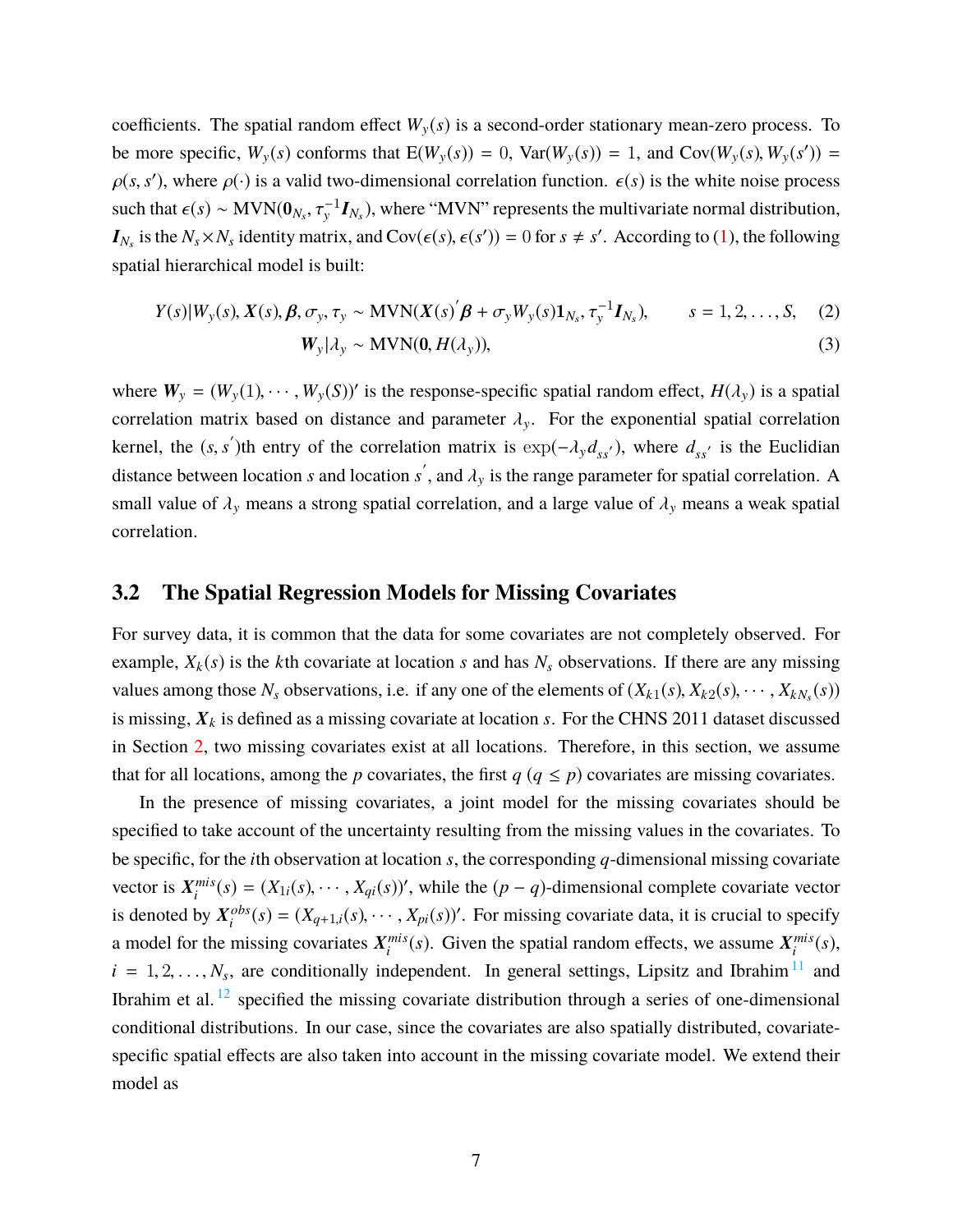<span id="page-7-0"></span>
$$
f(X_{1i}(s),\cdots,X_{qi}(s)|X_{i}^{obs}(s),W_{x}(s),\alpha,\sigma_{x},\tau_{x}) =
$$
  
\n
$$
f(X_{qi}(s)|X_{1i}(s),\cdots,X_{q-1,i}(s),X_{i}^{obs}(s),W_{x_{q}}(s),\alpha_{q},\sigma_{x_{q}},\tau_{x_{q}})
$$
  
\n
$$
\times f(X_{q-1,i}(s)|X_{1i}(s),\cdots,X_{q-2,i}(s),X_{i}^{obs}(s),W_{x_{q-1}}(s),\alpha_{q-1},\sigma_{x_{q-1}},\tau_{x_{q-1}})
$$
  
\n
$$
\times \cdots \times f(X_{1i}(s)|X_{i}^{obs}(s),W_{x_{1}}(s),\alpha_{1},\sigma_{x_{1}},\tau_{x_{1}}),
$$
\n(4)

where  $W_x(s) = (W_{x_1}(s), \dots, W_{x_q}(s))'$ ,  $W_{x_\ell}(s)$  represents the spatial effect of covariate  $X_{\ell,i}(\ell =$ 1,  $\cdots$ , *q*) at location *s*,  $\sigma_x = (\sigma_{x_1}, \cdots, \sigma_{x_q})'$  is a vector of the standard deviations of the spatially structured random errors of the covariates,  $\tau_x = (\tau_{x_1}, \dots, \tau_{x_q})'$  is a vector of the precisions of the independent random errors of the covariates, and the coefficients associated to the covariates are  $\alpha = (\alpha_1, \dots, \alpha_q)'$  with  $\alpha_\ell$  being the indexing parameter vector for the  $\ell$ th conditional distribution. For the covariate-specific spatial random effects  $W_{x_\ell} = (W_{x_\ell}(1), \cdots, W_{x_\ell}(S))'$ , a multivariate normal distribution similar to [\(3\)](#page-6-0) can be assumed. As in Grund et al.  $^{13}$  $^{13}$  $^{13}$ , here we assume the spatial random effects,  $W_{x_\ell}$ 's, of the missing covariates and  $W_y(s)$  of the response variable are independent. This assumption is reasonable since  $W_{x_\ell}$  captures spatial dependence of the covariate  $x_\ell(s)$ ,  $W_y(s)$ captures spatial dependence of the response variable, and the dependence between the response variable and the covariates is induced by the spatial regression model in [\(3\)](#page-6-0).

There are many possibilities in ([4](#page-7-0)), especially when *q* is large. Chen and Ibrahim<sup>[14](#page-23-12)</sup> gave some guidelines for specifying the sequence of one-dimensional conditional distributions. When the missing covariates are categorical, logistic regression for the conditional missing covariate distribution can be specified. Probit or complementary log-log links are also suitable to model categorical covariates. Ordinal regression models can be employed to model missing ordinal covariates. For count variables, we can model them via Poisson regression. And for continuous variables, normal regression, log-normal regression, and exponential regression can be considered.

In our extended model, covariate-specific spatial effects are considered in the model additionally. Conditional on the spatial effects, missing covariates can be modeled according to the above strategy. And for the spatial effects, the same stationary process structure in [\(3\)](#page-6-0) can be used. In the motivating example, there are  $q = 2$  missing continuous covariates, and the spatial regression model for these two missing covariates can be written, for  $i = 1, 2, \dots, N_s$  and  $s = 1, 2, \dots, S$ , as

$$
X_{2i}(s)|X_{1i}(s), X_i^{obs}(s), W_{x_2}(s), \alpha_2, \sigma_{x_2}, \tau_{x_2} \sim N(X_i^{(-2)}(s)'\alpha_2 + \sigma_{x_2}W_{x_2}(s), \tau_{x_2}^{-1}),
$$
  
\n
$$
X_{1i}(s)|X_i^{obs}(s), W_{x_1}(s), \alpha_1, \sigma_{x_1}, \tau_{x_1} \sim N(X_i^{obs}(s)'\alpha_1 + \sigma_{x_1}W_{x_1}(s), \tau_{x_1}^{-1}),
$$
  
\n
$$
W_{x_2}|X_{x_2} \sim \text{MVN}(0, H(\lambda_{x_2})), \quad W_{x_1}|X_{x_1} \sim \text{MVN}(0, H(\lambda_{x_1})),
$$

where  $X_i^{(-2)}$  $(X_i^{(-2)}(s)) = (X_{1i}(s), (X_i^{obs})$  $\binom{obs}{i}(s)$ '' denotes a vector of the other covariates except *X*<sub>2*i*</sub>(*s*),  $\alpha_1$  and  $\alpha_2$  are the indexing parameter vectors for the distributions of  $X_{1i}(s)$  and  $X_{2i}(s)$ , respectively,  $\tau_{x_1}$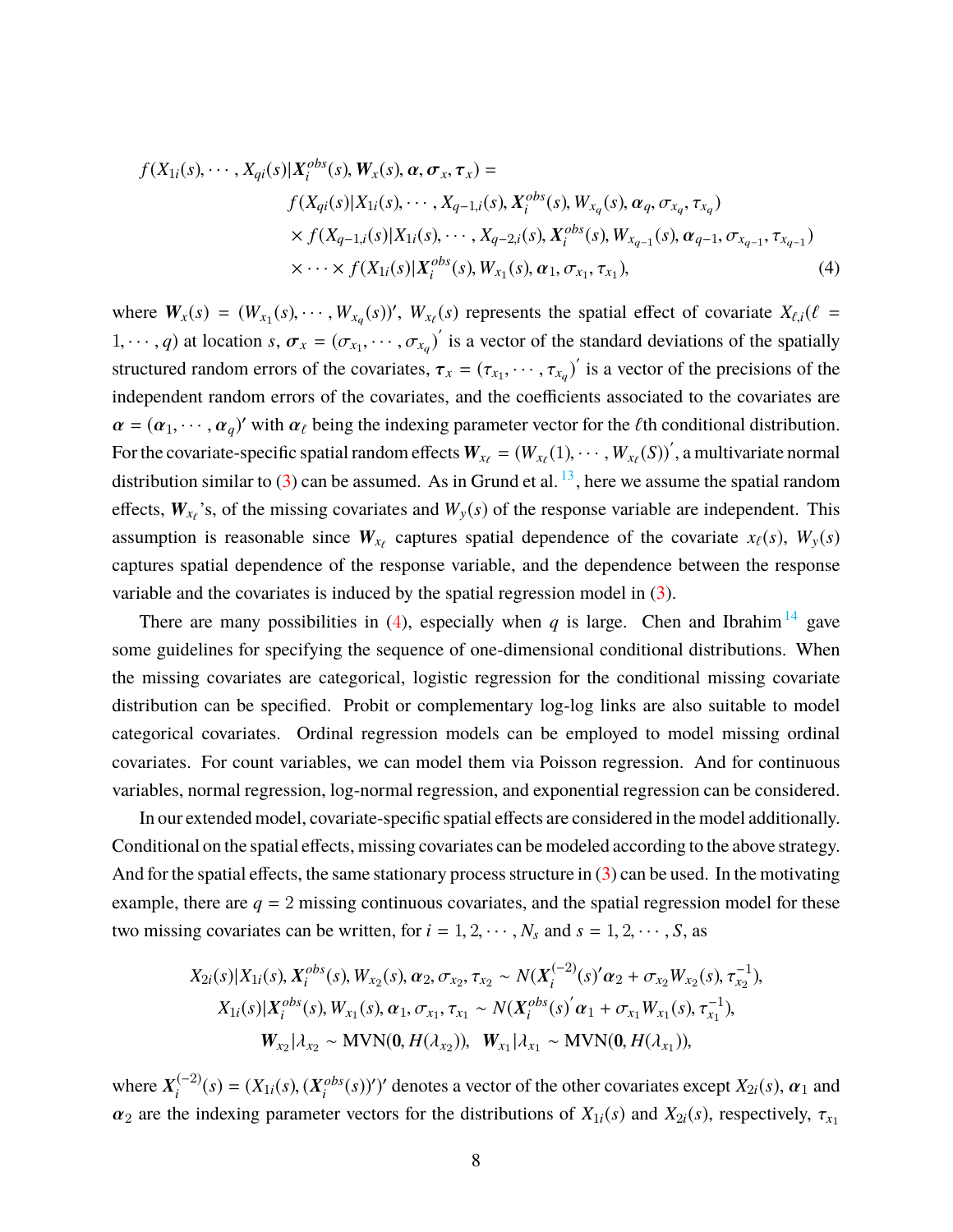and  $\tau_{x_2}$  are the precision parameters of  $X_{1i}(s)$  and  $X_{2i}(s)$ ,  $\sigma_{x_1}$  and  $\sigma_{x_2}$  are the standard deviations of  $W_{x_1}$  and  $W_{x_2}$ , and  $\lambda_{x_1}$  and  $\lambda_{x_2}$  are the corresponding range parameters for spatial correlations of  $W_{x_1}$  and  $W_{x_2}$ , which are different than  $\lambda_y$  defined in [\(3\)](#page-6-0).

#### **3.3 Models for Missing Data Mechanism**

Assuming a corresponding missing indicator for each missing covariate, for observation *i* we have the *q*-dimensional missing indicator vector  $\mathbf{R}_i(s) = (R_{1i}(s), \dots, R_{qi}(s))'$  with  $R_{\ell i}(s) = 1$  if  $X_{\ell i}(s)$  is observed and  $R_{\ell i}(s) = 0$  if  $X_{\ell i}(s)$  is missing ( $\ell = 1, \dots, q$ ). The joint distribution of  $R_{\ell i}(s)$  can also be written as the form of a product of one-dimensional conditional distributions, that is

<span id="page-8-0"></span>
$$
f(R_{1i}(s),\cdots,R_{qi}(s)|X_{i}(s),Y_{i}(s),\phi) = f(R_{qi}(s)|R_{1i}(s),\cdots,R_{q-1,i}(s),X_{i}(s),Y_{i}(s),\phi_{q})
$$
  

$$
\times \cdots \times f(R_{1i}(s)|X_{i}(s),Y_{i}(s),\phi_{1})
$$
(5)

for  $i = 1, 2, \dots, N_s$  and  $s = 1, 2, \dots, S$ , where  $\phi = (\phi_1, \dots, \phi_q)'$  parameterizes the missingness mechanism model with  $\phi_\ell$  as a vector of indexing parameters for the  $\ell$ th conditional distribution. For each one-dimensional conditional distributions of these binary missing indicators, it is common to build a logistic regression model for each of them.

In the missing data literature, missing data mechanism can be categorized as missing completely at random (MCAR), missing at random (MAR) or missing not at random  $(MNAR)^{15}$  $(MNAR)^{15}$  $(MNAR)^{15}$ . When missingness does not depend on the covariates that are missing or observed, then the missing data mechanism is termed as MCAR. When missingness depends only on the observed covariates but not on the missing ones, the missing data mechanism is MAR. When neither MCAR nor MAR holds, the missing data mechanism is termed as MNAR.

For simplicity, in our case we assume that the missing data mechanism is MAR, which means that the missing data does not depend on the missing covariates. For  $q = 2$  missing covariates, the joint distribution of the missing indicators is written as

$$
f(R_{1i}(s), R_{2i}(s)|X_i^{obs}(s), Y_i(s), \phi) = f(R_{2i}(s)|R_{1i}(s), X_i^{obs}(s), Y_i(s), \phi_2) \times f(R_{1i}(s)|X_i^{obs}(s), Y_i(s), \phi_1),
$$
  
\n
$$
R_{2i}(s)|R_{1i}(s), X_i^{obs}(s), Y_i(s), \phi_2 \sim \text{Bernoulli}(p_{2i}(s)),
$$
  
\n
$$
R_{1i}(s)|X_i^{obs}(s), Y_i(s), \phi_1 \sim \text{Bernoulli}(p_{1i}(s)),
$$
  
\n
$$
\text{logit}(p_{2i}(s)) = \log(p_{2i}(s)/(1 - p_{2i}(s))) = (X_i^{obs}(s)', Y_i(s))'\phi_2,
$$
  
\n
$$
\text{logit}(p_{1i}(s)) = (X_i^{obs}(s)', Y_i(s))'\phi_1.
$$

#### <span id="page-8-1"></span>**3.4 Inference Procedure**

For the unknown parameters  $\theta = {\beta, \sigma_y, \tau_y, \lambda_y, \alpha, \sigma_x, \tau_x, \lambda_x, \phi}$ , where  $\lambda_x = {\lambda_{x_\ell}}_{\ell_x}^q$  $_{\ell=1}^q$ , we assume that they are independent a priori. For  $\ell = 1, \dots, q$ , the following prior distributions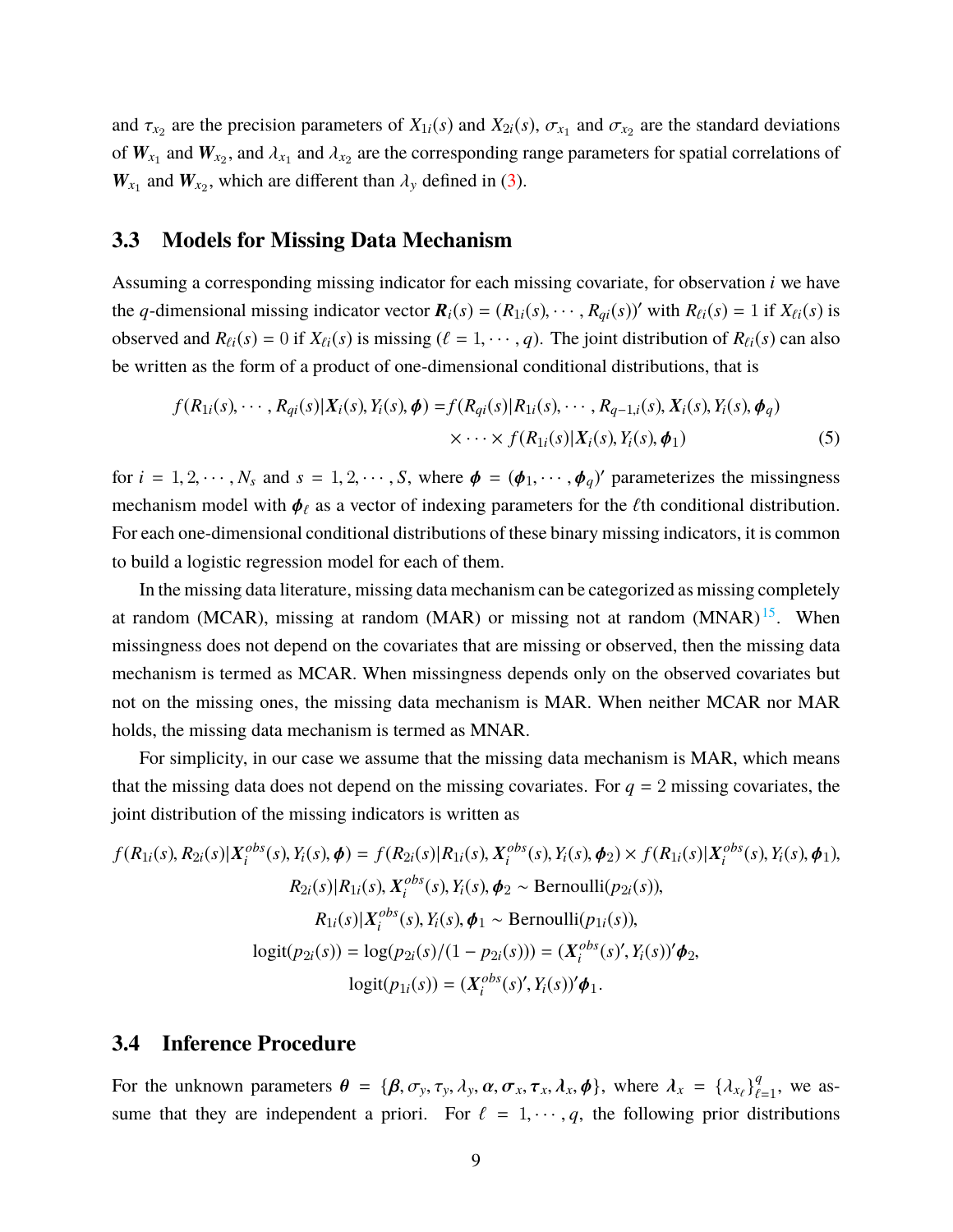are assigned:  $\beta_k \sim N(0, \psi_{\beta_k}^{-1})$ , for  $k = 0, \dots, p; \tau_y^{-1} \sim \text{IG}(a_y, b_y); \sigma_y^2 \sim \text{half-Normal}(0, \psi_{\sigma_y}^{-1})$ ;  $\lambda_y \sim \log \text{Normal}(0, \psi_{\lambda_y}^{-1}); \ \alpha_{\ell k} \sim N(0, \psi_{\alpha_{\ell k}}^{-1}), \text{ for } k = 0, \cdots, m_{\ell}; \ \sigma_{\lambda_\ell}^2 \sim \text{half-Normal}(0, \psi_{\alpha_{\lambda_\ell}}^{-1});$  $\lambda_y$ ,  $\alpha_{tk}$   $\cdots$   $\alpha_{\ell k}$ ,  $\alpha_{\ell k}$ ,  $\cdots$   $\cdots$   $\cdots$ ,  $\cdots$ ,  $\alpha_{k\ell}$   $\cdots$   $\cdots$   $\cdots$   $\cdots$ τ  $\frac{1}{x_{\ell}} \sim \text{IG}(a_{x_{\ell}}, b_{x_{\ell}}); \lambda_{x_{\ell}} \sim \text{log-Normal}(0, \psi_{\lambda_{x_{\ell}}}^{-1})$ ; and  $\phi_{\ell k} \sim N(0, \psi_{\phi_{\ell k}}^{-1})$ , for  $k = 0, \cdots, m'_{\ell}$ , where  $m_{\ell}$ and  $m'_{\ell}$  are the dimensions of covariates in the missing covariate model and missing data mechanism model of the  $\ell$ th missing covariate, respectively.

Note that  $\psi_{\beta_k}, a_y, b_y, \psi_{\sigma_y}, \psi_{\lambda_y}, \psi_{\alpha_{\ell k}}, \psi_{\sigma_{x_{\ell}}}, a_{x_{\ell}}, b_{x_{\ell}}, \psi_{\lambda_{x_{\ell}}},$  and  $\psi_{\phi_{\ell k}}$  are prespecified hyperparameters. In this article, we use  $\psi_{\beta_k} = \psi_{\alpha_{\ell k}} = \psi_{\sigma_y} = \psi_{\sigma_{x_\ell}} = \psi_{\phi_{\ell k}} = 0.001$ ,  $a_y = b_y = a_{x_\ell} = b_{x_\ell} = 0.001$ , and  $\psi_{\lambda_y} = \psi_{\lambda_{x_\ell}} = 1$ , which lead to non-informative priors. With the above prior distributions, the posterior distribution of these unknown parameters based on the observed data  $D_{obs} = \{Y, X^{obs}\}$ with  $X^{obs} = \{X^{obs}(s)\}_{s=1}^S$  is given by

<span id="page-9-0"></span>
$$
\pi(\theta|D_{obs}) \propto L(\theta|D_{obs})\pi(\theta)
$$
\n
$$
\propto \left[ \int \prod_{s=1}^{S} \left( f(Y(s)|W_{y}(s), X(s), \beta, \sigma_{y}, \tau_{y}) \right) \prod_{i=1}^{N_{s}} \int f(X_{i}^{mis}(s)|X_{i}^{obs}(s), W_{x}(s), \alpha, \sigma_{x}, \tau_{x}) f(R_{i}(s)|X_{i}(s), Y_{i}(s), \phi) dX_{i}^{mis}(s) \right)
$$
\n
$$
\times f(W_{y}|A_{y}) f(W_{x}|A_{x}) dW_{y} dW_{x} \right] \pi(\theta), \qquad (6)
$$

where  $f(Y(s)|W_y(s), X(s), \beta, \sigma_y, \tau_y)$  refers to the spatial regression model for the response variable in  $(2)$ ,  $f(X_i^{mis})$  $\binom{mis}{i}(s)$  |  $X_i^{obs}$  $\int_i^{obs}(s)$ ,  $W_x(s)$ ,  $\alpha$ ,  $\sigma_x$ ,  $\tau_x$ ) is defined in [\(4\)](#page-7-0), and  $f(R_i(s)|X_i(s), Y_i(s), \phi)$  is defined in [\(5\)](#page-8-0). In equation [\(6\)](#page-9-0),  $f(W_y | \lambda_y)$  and  $f(W_x | \lambda_x) = \prod_{\ell}^q$  $\frac{q}{\ell-1} f(\mathbf{W}_{x_{\ell}} | \lambda_{x_{\ell}})$  refer to the distributions of  $W_y$  and  $W_{x_\ell}$ 's, respectively,  $dW_x = \prod_{\ell}^q$  $\frac{q}{\ell-1} dW_{x_{\ell}}$ , and  $\pi(\theta)$  denotes the joint prior distribution of the unknown parameters. When a MAR missing data mechanism is assumed, the model for the missing data mechanism does not need to enter the posterior distribution.

The analytical form of the posterior distribution of  $\theta$  is unavailable. Therefore, we carry out the posterior inference using the Markov chain Monte Carlo (MCMC) sampling algorithm to sample from the posterior distribution. Instead of sampling from the posterior distributions of the unknown parameters directly, MCMC samples from the full conditional distributions of the parameters with the remaining variables fixed to their current values are obtained. In this way, we can conduct inferences of the proposed model. In our case, spatial random effects are also regarded as unknown parameters, and then the algorithm samples these parameters in turn from their corresponding full conditional distributions.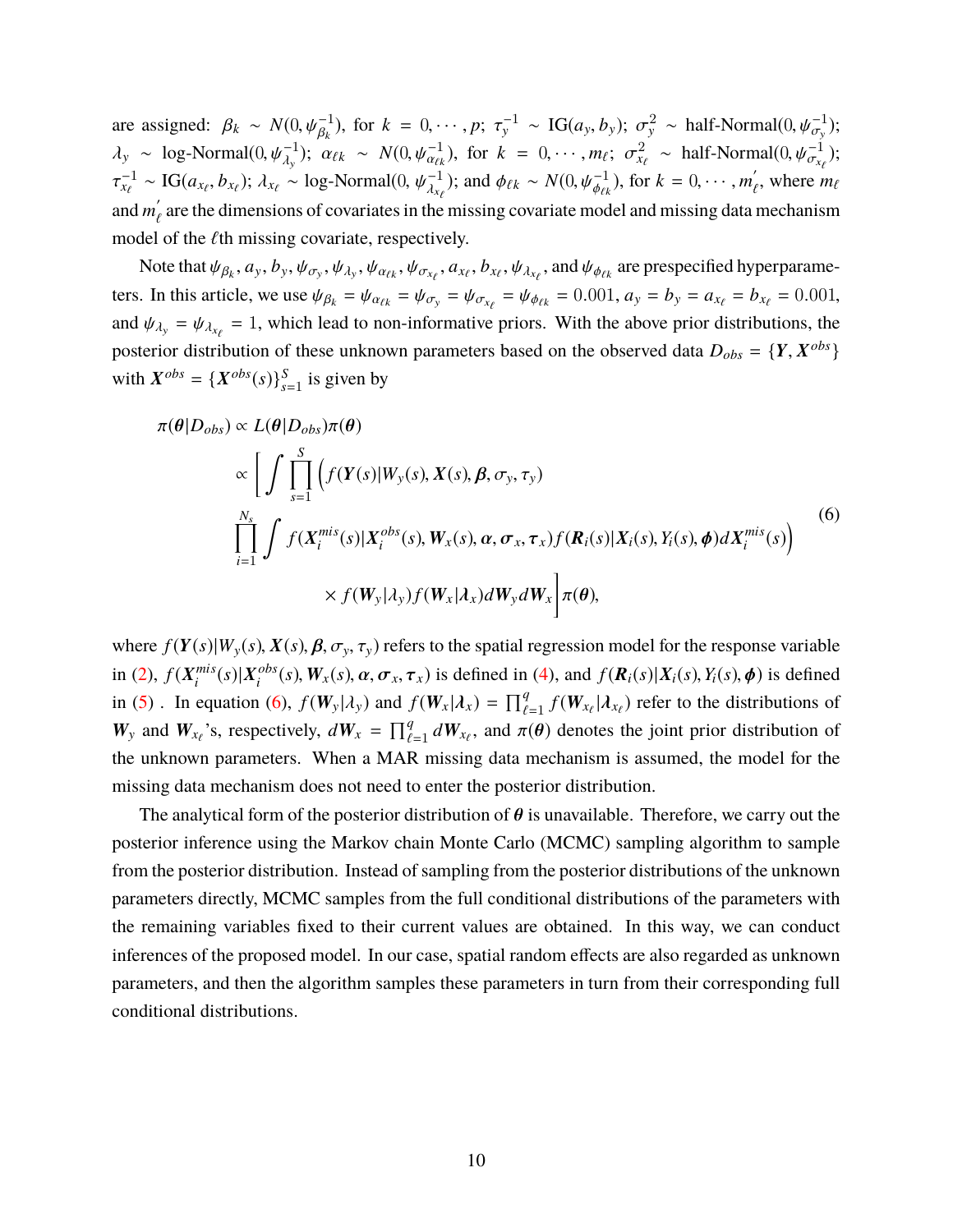#### <span id="page-10-0"></span>**3.5 Model Assessment**

Within the Bayesian framework, the Deviance Information Criterion (DIC)<sup>[16](#page-24-1)</sup> and the Logarithm of the Pseudo-Marginal Likelihood  $(LPML)^{17}$  $(LPML)^{17}$  $(LPML)^{17}$  are two well-known Bayesian criteria for model comparison.

Since our main objective is to assess the fit of the spatial regression model for the response, we specify the following deviance function:

$$
\begin{split} \text{Dev}(W_{y}, X, \beta, \sigma_{y}, \tau_{y}) &= -2 \sum_{s=1}^{S} \log f(Y(s)|W_{y}(s), X(s), \beta, \sigma_{y}, \tau_{y}) \\ &= \sum_{s=1}^{S} \left\{ \log(2\pi) + 2N_{s} \log(\tau_{y}) \right. \\ &\left. + (Y(s) - X'(s)\beta - \sigma_{y}W_{y}(s)\mathbf{1}_{N_{s}})' |\tau_{y}^{2} I_{N_{s}}|^{-1} (Y(s) - X(s)'\beta - \sigma_{y}W_{y}(s)\mathbf{1}_{N_{s}}) \right\} . \end{split} \tag{7}
$$

Therefore, we define a modified DIC (mDIC) for the response model as follows:

$$
mDIC = 2E[Dev(Wy, X, \beta, \sigmay, \tauy)] - Dev(\hat{W}y, \hat{X}, \hat{\beta}, \hat{\sigma}y, \hat{\tau}y),
$$
\n(8)

where  $\hat{W}_y$ ,  $\hat{X}$ ,  $\hat{\beta}$ ,  $\hat{\sigma}_y$ , and  $\hat{\tau}_y$  are the posterior means of parameters and missing covariates. A smaller value of mDIC indicates a better model.

Let  $D_{(-i)}(s) = \{Y_j(s) : j = 1, \dots, i-1, i+1, \dots, N_s, s = 1, 2, \dots, S\}$  denote the observation data with the *i*th subject response deleted. Following Hanson et al.  $18$ , we consider a modified Conditional Predictive Ordinate (mCPO) for the *i*th subject as

$$
\text{mCPO}_{i}(s) = \int f(Y_{i}(s)|W_{y}(s), X(s), \beta, \sigma_{y}, \tau_{y})
$$

$$
\times \pi(W_{y}, X, \beta, \sigma_{y}, \tau_{y}|D_{(-i)})d(W_{y}, X, \beta, \sigma_{y}, \tau_{y}),
$$
(9)

where  $\pi(W_y, X, \beta, \sigma_y, \lambda_y, \tau_y | D_{(-i)}(s)) = \frac{\prod_{s=1}^S \prod_{j \neq i} f(Y_j(s) | W_y(s), X(s), \beta, \sigma_y, \tau_y) \pi(W_y, X, \beta, \sigma_y, \tau_y)}{c(D_{(-i)}(s))}$  and  $c(D_{(-i)}(s))$ denotes the normalizing constant. In practice, a Monte Carlo estimate of mCPO using MCMC algorithms from the posterior distributions can be used. To be specific, letting  $W_{yt}(s)$ ,  $X_t(s)$ ,  $\beta_t$ ,  $\sigma_{yt}$ , , σy*<sup>t</sup>* and  $\tau_{yt}$  ( $t = 1, \dots, T$ ) denote a MCMC sample of unknown parameters and missing covariates from the corresponding augmented posterior distribution, a Monte Carlo estimate of mCPO $_i^{-1}$  is given by

$$
\widehat{\text{mCPO}}_i(s)^{-1} = \frac{1}{T} \sum_{t=1}^T \frac{1}{f(Y_i(s)|W_{yt}(s), X_t(s), \beta_t, \sigma_{yt}, \tau_{yt})}.
$$
 (10)

Then mLPML is given by

$$
\widehat{\text{mLPML}} = \sum_{s=1}^{S} \sum_{i=1}^{N_s} \log(\widehat{\text{mCPO}}_i(s)).
$$
\n(11)

Similar to the conventional LPML, a larger value of mLPML indicates a more favorable model.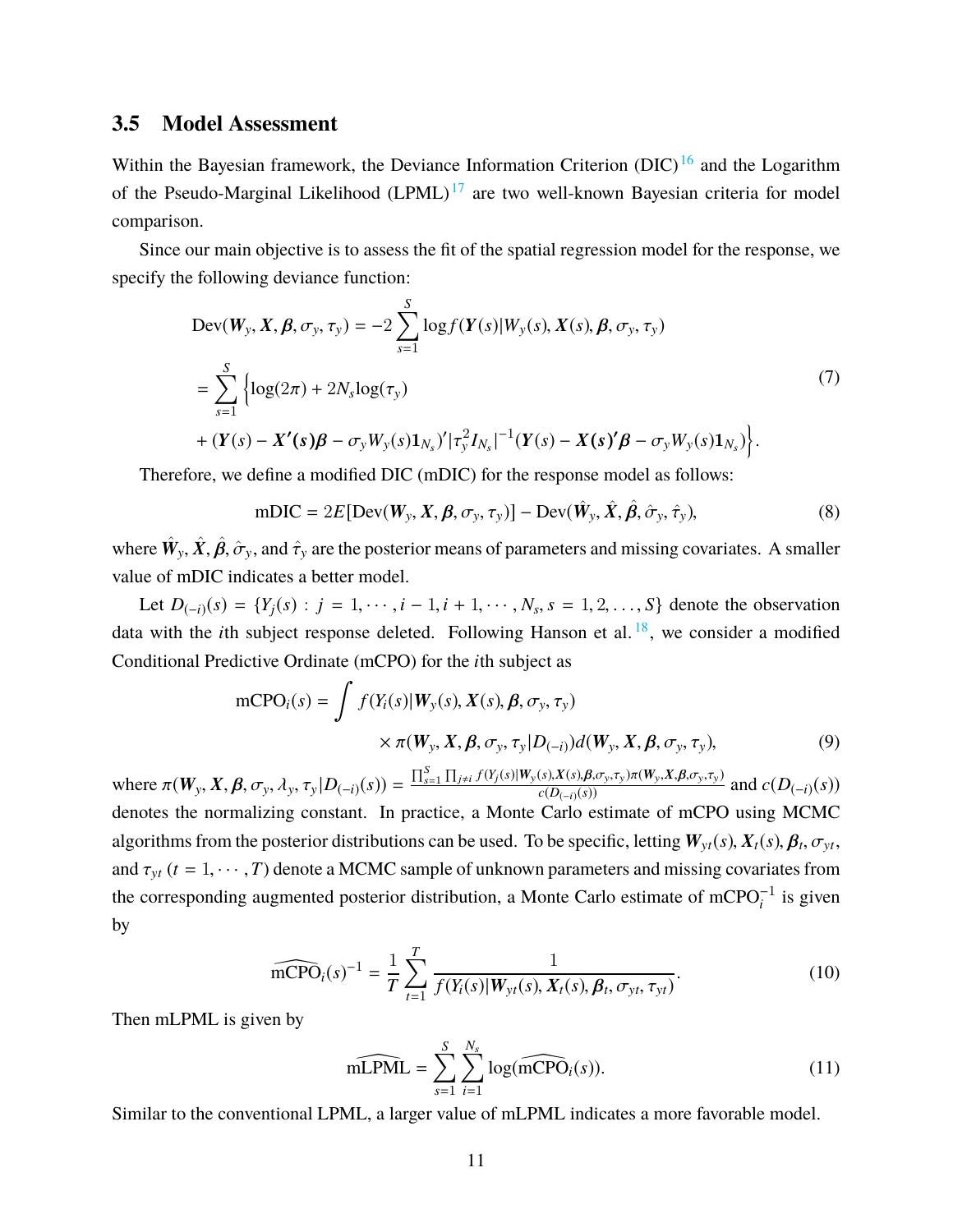### <span id="page-11-0"></span>**4 A Simulation Study**

#### **4.1 Simulation Description**

In this simulation study, we randomly generated 20 locations in a space of  $[0, 20] \times [0, 20]$ . For each location, we generated 50 observations based on

$$
Y_i(s) = \beta_0 + \beta_1 X_{1i}(s) + \beta_2 X_{2i}(s) + \beta_3 X_{3i}(s) + \sigma_y W_y(s) + \epsilon_i(s),
$$

where  $s = 1, \ldots, 20, i = 1, \ldots, 50, \epsilon_i(s)$  is i.i.d. generated from  $N(0, 1)$  and  $W_y \sim MVN(0, H(\lambda_y))$ . Covariate  $X_{3i}(s)$  is independently generated from  $N(0, 1)$ ,  $X_{1i}(s)$  is generated from  $N(X_{3i}(s) +$  $\sigma_{x_1} W_{x_1}(s)$ , 1), and  $X_{2i}(s)$  is generated from  $N(2X_{1i}(s) + \sigma_{x_2} W_{x_2}(s)$ , 1), where  $W_{x_1} \sim \text{MVN}(0, H(\lambda_{x_1}))$ ,  $W_{x_2} \sim \text{MVN}(0, H(\lambda_{x_2}))$ ,  $\sigma_y =$ √ 2,  $\sigma_{x_1} = 1$ , and  $\sigma_{x_2} =$ √ 1.5. For both spatial random effects, the  $(s, s')$ th entry of *H*(·) is  $\exp(-d_{ss'}/\lambda)$ , where  $d_{ss'}$  is the distance between *s* and *s'*,  $\lambda_y = 3$ ,  $\lambda_{x_1} = 5$ , and  $\lambda_{x_2} = 4$ .

Missing data for  $(X_1(s), X_2(s))$  are generated with a missing data mechanism that does not depend on  $(X_1(s), X_2(s))$ , leading to the missing data to be MAR. As a result, the missing data mechanism can be ignored when estimating the parameters. Specifically, let  $R_{\ell i}(s) = 1$  if  $X_{\ell i}(s)$  is observed and  $R_{\ell i}(s) = 0$  if  $X_{\ell i}(s)$  is missing ( $\ell = 1, 2$ ). The joint distribution of  $(R_1(s), R_2(s))$  is given by

<span id="page-11-2"></span><span id="page-11-1"></span>
$$
f(R_1(s), R_2(s)|\phi) = f(R_2(s)|R_1(s), \phi_2)f(R_1(s)|\phi_1),
$$
\n(12)

where  $\phi = (\phi_1, \phi_2)$ ,  $\phi_1$  and  $\phi_2$  are the vectors of parameters corresponding to the distributions of  $\mathbf{R}_1(s)$  and  $\mathbf{R}_2(s)$ , respectively. We take logistic regression models for  $f(\mathbf{R}_2(s)|\mathbf{R}_1(s), \phi_2)$  and  $f(\mathbf{R}_1(s)|\boldsymbol{\phi}_1)$ . Thus,

$$
f(R_{2i}(s) = 1 | R_{1i}(s), \phi_2, X_{3i}(s), Y_i(s)) = \frac{\exp(\phi_{20} + \phi_{21}X_{3i}(s) + \phi_{22}Y_i(s) + \phi_{23}R_{1i}(s))}{1 + \exp(\phi_{20} + \phi_{21}X_{3i}(s) + \phi_{22}Y_i(s) + \phi_{23}R_{1i}(s))},
$$
(13)

and

$$
f(R_{1i}(s) = 1 | \phi_1, X_{3i}(s), Y_i(s)) = \frac{\exp(\phi_{10} + \phi_{11}X_{3i}(s) + \phi_{12}Y_i(s))}{1 + \exp(\phi_{10} + \phi_{11}X_{3i}(s) + \phi_{12}Y_i(s))}.
$$
(14)

In [\(13\)](#page-11-1) and [\(14\)](#page-11-2),  $\phi_1 = (\phi_{10}, \phi_{11}, \phi_{12})'$  and  $\phi_2 = (\phi_{20}, \phi_{21}, \phi_{22}, \phi_{23})'$ . One hunderd simulated datasets were generated in this study. The average percentages over the 100 simulated datasets with only  $X_1(s)$  missing or only  $X_2(s)$  missing are 32.82% and 39.27% respectively, while the average percentage with both  $X_1(s)$  and  $X_2(s)$  missing is 28.72%.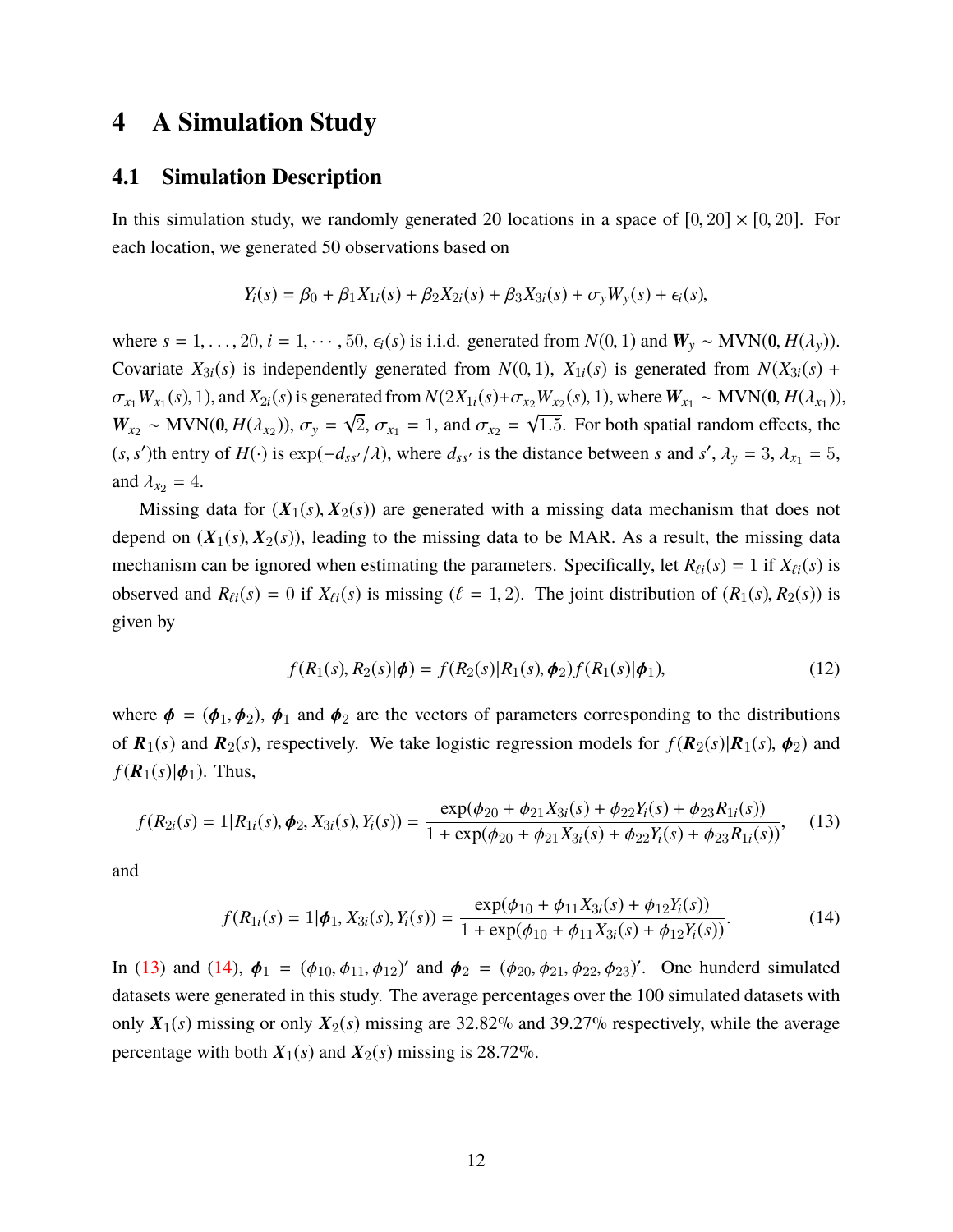#### **4.2 Simulation Results**

According to Section [3,](#page-4-0) we set up the following model *M*<sup>1</sup> and fix the parameters related to  $W_y, W_{x_2}, W_{x_3}$  to their true values. The spatial regression model for the response variable is given as

$$
Y_i(s) \sim N(\mu_{yi}(s), \tau_y^{-1}), \ \mu_{yi}(s) = \beta_0 + \beta_1 X_{1i}(s) + \beta_2 X_{2i}(s) + \beta_3 X_{3i}(s) + \sigma_y W_y(s).
$$

The models for the two missing covariates are given as

$$
X_{2i}(s) \sim N(\mu_{x_{2}i}(s), \tau_{x_{2}}^{-1}), \ \mu_{x_{2}i}(s) = \alpha_{20} + \alpha_{21}X_{3i}(s) + \alpha_{22}X_{1i}(s) + \sigma_{x_{2}}W_{x_{2}}(s),
$$

$$
X_{1i}(s) \sim N(\mu_{x_{1}i}(s), \tau_{x_{1}}^{-1}), \ \mu_{x_{1}i}(s) = \alpha_{10} + \alpha_{11}X_{3i}(s) + \sigma_{x_{1}}W_{x_{1}}(s).
$$

The true values of the model parameters are shown in Table [4.](#page-13-0) In order to examine empirical performance of the posterior estimates, several assessment measures including average bias (Bias), average standard deviations (SD), mean square error (MSE) and coverage probability (CP) for each parameter are computed. Taking  $\beta_1$  as an example, these measures are given as

$$
\text{Bias} = \frac{1}{T} \sum_{t=1}^{T} (\hat{\beta}_{1t} - \beta_1^0), \quad \text{SD} = \frac{1}{T} \sum_{t=1}^{T} \text{sd}(\beta_{1t}),
$$
\n
$$
\text{MSE} = \frac{1}{T} \sum_{t=1}^{T} (\hat{\beta}_{1t} - \beta_1^0)^2, \quad \text{CP} = \frac{1}{T} \sum_{t=1}^{T} 1(\beta_1^0 \in \text{HPD}(\beta_{1t})),
$$

where  $\beta_1^0$ <sup>0</sup> is the true value of  $\beta_1$  and *T* is the total number of simulated datasets while  $\hat{\beta}_{1t}$  is the posterior mean of  $\beta_1$ . sd( $\beta_{1t}$ ) is the estimated standard deviation of  $\beta_1$ , and HPD( $\beta_{1t}$ ) is the estimated 95% highest probability density (HPD) interval of  $\beta_1$  computed from the *t*th simulated dataset for  $t = 1, \dots, T$ . Bayesian estimates are obtained via JAGS<sup>[19](#page-24-4)</sup> and R<sup>[20](#page-24-5)</sup>. With the thinning interval to be 20, 5,000 samples are kept for calculation after a burn-in of 10,000 samples. The results of these measures with all records, CC analysis, and model *M*<sup>1</sup> proposed above are shown in Table [4.](#page-13-0) The difference between "all records", "CC" and "*M*1" is on the datasets used to fit the proposed model. "All records" means using the whole dataset before generating the missing ones, "CC" means using the datasets excluding the missing records, and "*M*1" means using the datasets with missing values.

From Table [4,](#page-13-0) we can observe that the biases of the posterior estimates under CC are much greater than those under model *M*1. The 95% HPD intervals under *M*<sup>1</sup> are larger than those under CC. Thus,  $M_1$  is more preferred than the CC analysis.

In order to assess the performance of the model comparison criteria proposed in Section [3.5,](#page-10-0) we set up several alternative models with the same response model as *M*<sup>1</sup> but with different missing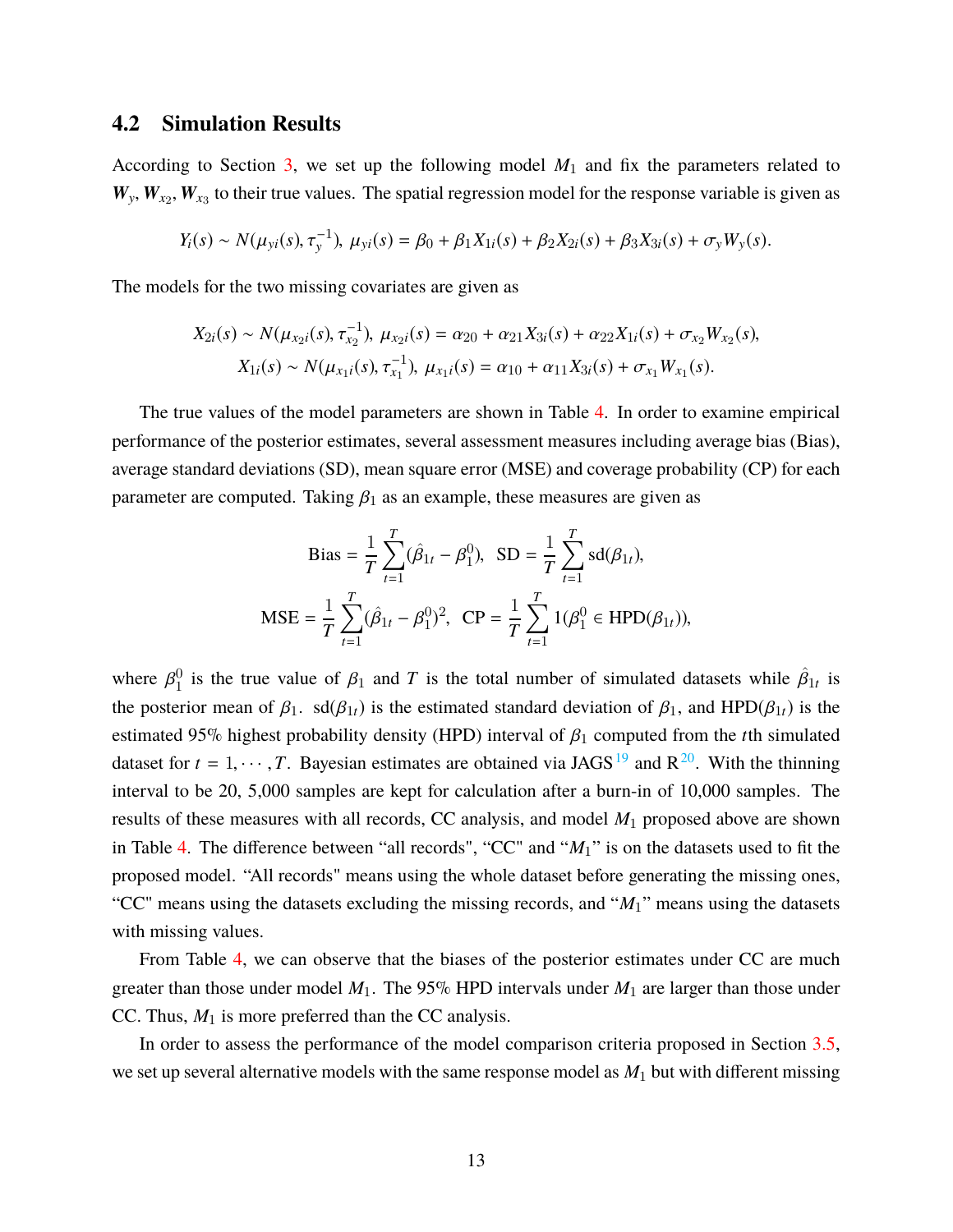|               | True             |             | All records |             |      | CC |             |           |            |      |
|---------------|------------------|-------------|-------------|-------------|------|----|-------------|-----------|------------|------|
|               | value            | <b>Bias</b> | ${\rm SD}$  | ${\bf MSE}$ | CP   |    | <b>Bias</b> | <b>SD</b> | <b>MSE</b> | CP   |
| $\beta_0$     | $\mathbf{1}$     | $-0.0495$   | 0.4600      | 0.2140      | 0.97 |    | 0.2152      | 0.4874    | 0.2838     | 0.94 |
| $\beta_1$     | 1.5              | $-0.0048$   | 0.0710      | 0.0051      | 0.97 |    | $-0.0471$   | 0.0975    | 0.0117     | 0.89 |
| $\beta_2$     | $\mathbf{1}$     | 0.0008      | 0.0313      | 0.0010      | 0.95 |    | $-0.0230$   | 0.0451    | 0.0026     | 0.91 |
| $\beta_3$     | $\mathbf{2}$     | $-0.0014$   | 0.0462      | 0.0021      | 0.94 |    | $-0.0279$   | 0.0687    | 0.0055     | 0.87 |
| $\tau_y$      | $\mathbf{1}$     | $-0.0017$   | 0.0410      | 0.0017      | 0.94 |    | 0.0313      | 0.0695    | 0.0058     | 0.90 |
| $\alpha_{20}$ | $\boldsymbol{0}$ | $-0.0375$   | 0.4903      | 0.2418      | 0.96 |    | 0.1626      | 0.4844    | 0.2611     | 0.93 |
| $\alpha_{21}$ | $\boldsymbol{0}$ | 0.0078      | 0.0460      | 0.0022      | 0.96 |    | $-0.0167$   | 0.0585    | 0.0037     | 0.93 |
| $\alpha_{22}$ | $\overline{c}$   | $-0.0063$   | 0.0314      | 0.0010      | 0.95 |    | $-0.0975$   | 0.0498    | 0.0120     | 0.49 |
| $\tau_{x_2}$  | $\mathbf{1}$     | $-0.0011$   | 0.0452      | 0.0020      | 0.94 |    | 0.0141      | 0.0573    | 0.0035     | 0.97 |
| $\alpha_{10}$ | $\boldsymbol{0}$ | $-0.0992$   | 0.4364      | 0.2003      | 0.97 |    | 0.5441      | 0.3190    | 0.3979     | 0.86 |
| $\alpha_{11}$ | $\,1$            | 0.0029      | 0.0318      | 0.0010      | 0.94 |    | $-0.2997$   | 0.0702    | 0.0948     | 0.00 |
| $\tau_{x_1}$  | $\mathbf{1}$     | 0.0038      | 0.0422      | 0.0018      | 0.94 |    | 0.3301      | 0.1138    | 0.1219     | 0.00 |
|               | True             | $M_1$       |             |             |      |    |             |           |            |      |
|               | value            | <b>Bias</b> | ${\rm SD}$  | <b>MSE</b>  | CP   |    |             |           |            |      |
| $\beta_0$     | $\mathbf{1}$     | $-0.0178$   | 0.5091      | 0.2595      | 0.92 |    |             |           |            |      |
| $\beta_1$     | 1.5              | 0.0036      | 0.0916      | 0.0084      | 0.93 |    |             |           |            |      |
| $\beta_2$     | $\,1$            | 0.0011      | 0.0411      | 0.0017      | 0.92 |    |             |           |            |      |
| $\beta_3$     | $\mathbf{2}$     | $-0.0037$   | 0.0630      | 0.0040      | 0.92 |    |             |           |            |      |
| $\tau_y$      | $\mathbf{1}$     | 0.0042      | 0.0656      | 0.0043      | 0.92 |    |             |           |            |      |
| $\alpha_{20}$ | $\boldsymbol{0}$ | $-0.0386$   | 0.4999      | 0.2514      | 0.94 |    |             |           |            |      |
| $\alpha_{21}$ | $\boldsymbol{0}$ | 0.0012      | 0.0549      | 0.0030      | 0.95 |    |             |           |            |      |
| $\alpha_{22}$ | $\mathbf{2}$     | 0.0023      | 0.0371      | 0.0014      | 0.98 |    |             |           |            |      |
| $\tau_{x_2}$  | $\mathbf{1}$     | $-0.0130$   | 0.0555      | 0.0033      | 0.95 |    |             |           |            |      |
| $\alpha_{10}$ | $\boldsymbol{0}$ | 0.0197      | 0.4379      | 0.1921      | 0.94 |    |             |           |            |      |
| $\alpha_{11}$ | $\,1$            | $-0.0004$   | 0.0334      | 0.0011      | 0.91 |    |             |           |            |      |
| $\tau_{x_1}$  | $\,1\,$          | 0.0056      | 0.0505      | 0.0026      | 0.93 |    |             |           |            |      |

<span id="page-13-0"></span>Table 4: Simulation results of assessment measures with all records, CC, and model *M*<sup>1</sup>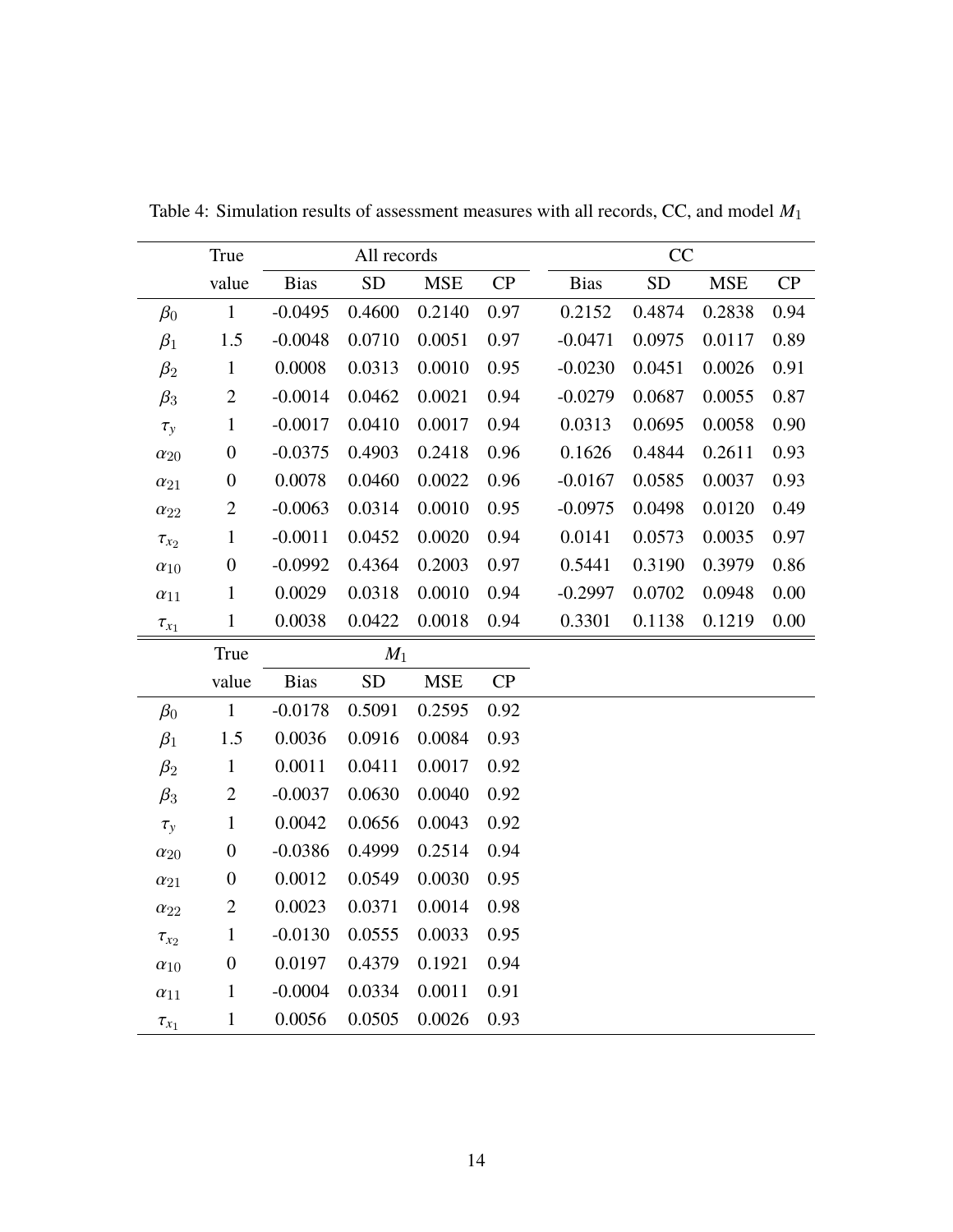<span id="page-14-0"></span>Table 5: The averages of mDIC and mLPML under *M*1, *M*2, *M*3, and *M*<sup>4</sup>

|      | $M_1$                                     | $M_2$                           | $M_{\rm{2}}$ | $M_A$ |
|------|-------------------------------------------|---------------------------------|--------------|-------|
| mDIC |                                           | 3151.82 3205.51 3182.25 3171.66 |              |       |
|      | mLPML -1672.62 -1709.00 -1695.38 -1683.85 |                                 |              |       |

covariate models as follows:

$$
M_2: X_{2i}(s) \sim N(\mu_{x_{2}i}(s), \tau_{x_{2}}^{-1}), \ \mu_{x_{2}i}(s) = \alpha_{20} + \alpha_{21}X_{3i}(s) + \alpha_{22}X_{1i}(s),
$$

$$
X_{1i}(s) \sim N(\mu_{x_{1}i}(s), \tau_{x_{1}}^{-1}), \ \mu_{x_{1}i}(s) = \alpha_{10} + \alpha_{11}X_{3i}(s);
$$

$$
M_3: X_{2i}(s) \sim N(\mu_{x_{2}i}(s), \tau_{x_{2}}^{-1}), \ \mu_{x_{2}i}(s) = \alpha_{20} + \alpha_{21}X_{3i}(s) + \alpha_{22}X_{1i}(s),
$$

$$
X_{1i}(s) \sim N(\mu_{x_{1}i}(s), \tau_{x_{1}}^{-1}), \ \mu_{x_{1}i}(s) = \alpha_{10} + \alpha_{11}X_{3i}(s) + \sigma_{x_{1}}W_{x_{1}}(s);
$$

$$
M_4: X_{2i}(s) \sim N(\mu_{x_{2}i}(s), \tau_{x_{2}}^{-1}), \ \mu_{x_{2}i}(s) = \alpha_{20} + \alpha_{21}X_{3i}(s) + \alpha_{22}X_{1i}(s) + \sigma_{x_{2}}W_{x_{2}}(s),
$$

$$
X_{1i}(s) \sim N(\mu_{x_{1}i}(s), \tau_{x_{1}}^{-1}), \ \mu_{x_{1}i}(s) = \alpha_{10} + \alpha_{11}X_{3i}(s).
$$

The averages of mDIC and mLPML under these models are shown in Table [5.](#page-14-0) Boxplots of the differences of the mDICs and mLPMLs between each of the missing covariate models *M*2, *M*3, and *M*<sup>4</sup> and model *M*<sup>1</sup> are shown in Figure [2.](#page-15-0) The boxplots of mDIC and mLPML values for each model are shown in Figure S1 in the supplementary materials.

Comparing the mDICs and mLPMLs in Table  $5$ , we can see that model  $M_1$  is the best model compared to the other models since it has the smallest mDIC and the largest mLPML, indicating that these model comparison criteria perform well in choosing the best model. The simulation results of posterior estimates of parameters in the spatial response model with missing covariate models *M*2, *M*3, and *M*<sup>4</sup> are shown in Table S1 in the supplementary materials.

Furthermore, we consider four more estimation models. Let  $M_1^*, M_2^*, M_3^*, M_4^*$  denote models of  $M_1, M_2, M_3, M_4$  with unknown parameters  $\lambda_y$  and  $\sigma_y$ . For these two parameters, prior distributions  $\lambda_y \sim \log\text{-Normal}(0, 1)$  and  $\sigma_y^2 \sim \text{half-Normal}(0, 0.001^{-1})$  were specified. Model comparison results of these four models are presented in Table [6](#page-15-1) and Figure [3.](#page-15-2) The boxplots of mDIC and mLPML values for each model are shown in Figure S2 in the supplementary materials.

Similarly,  $M_1^*$  is the best model chosen by mDIC and mLPML. The results of Bias, SD, MSE and CP for models with all records, CC analysis, and  $M_1^*$  are shown in Table [7.](#page-16-0) From Table [7,](#page-16-0) similar conclusions can be obtained as Table [4.](#page-13-0) Estimates in CC analysis are biased while CP under model  $M_1^*$  are generally larger than that of CC. The simulation results of posterior estimates of parameters in the spatial response model with missing covariate models  $M_2^*$ ,  $M_3^*$ , and  $M_4^*$  are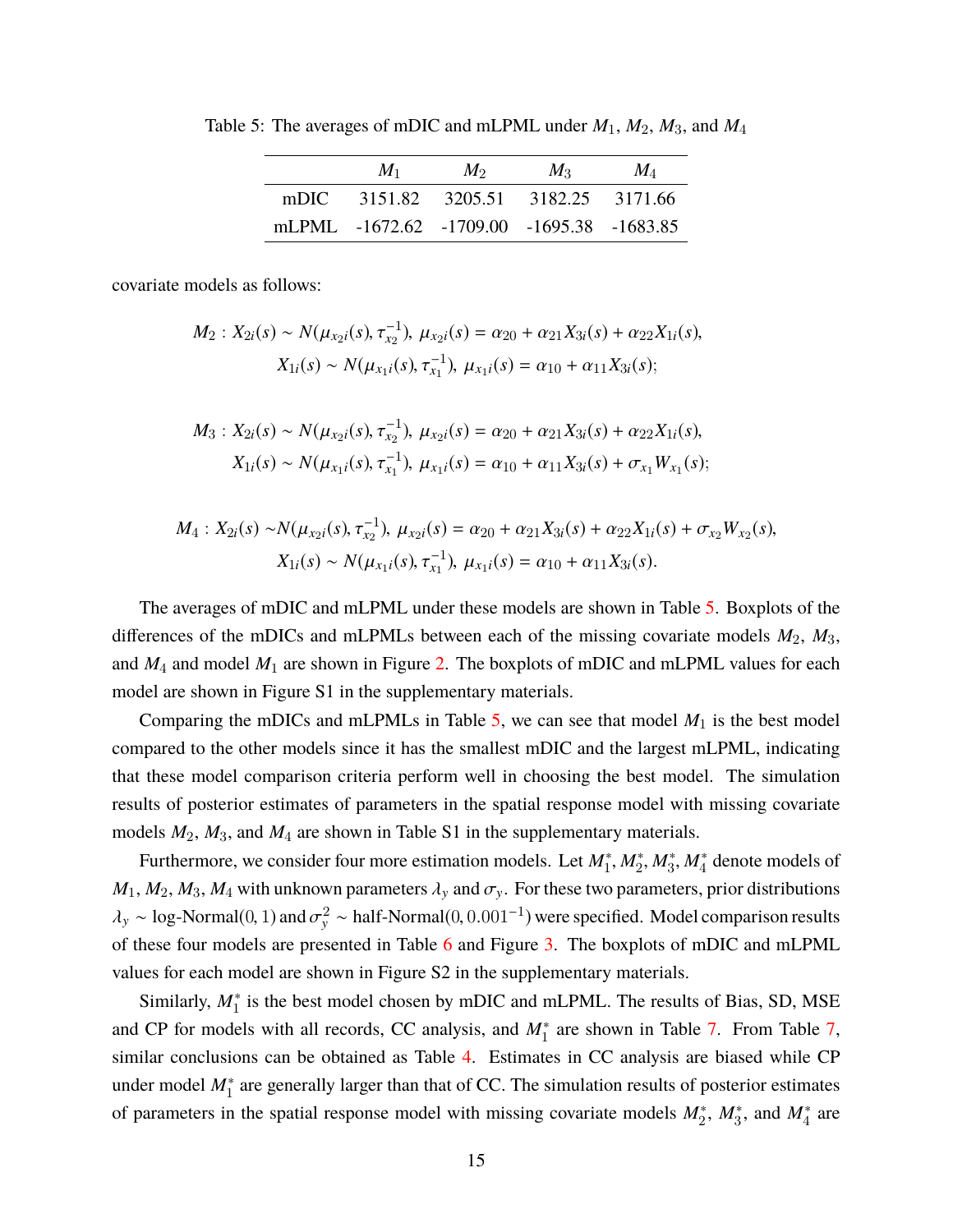<span id="page-15-0"></span>

Figure 2: Difference of mDICs and mLPMLs compared to *M*<sup>1</sup>

<span id="page-15-1"></span>Table 6: The averages of mDIC and mLPML under  $M_1^*$ ,  $M_2^*$ ,  $M_3^*$ , and  $M_4^*$ 

|      | $M_1^*$                                   | $M_{\rm o}^*$                   | $M_{\circ}^*$ | $M_{\scriptscriptstyle A}^*$ |
|------|-------------------------------------------|---------------------------------|---------------|------------------------------|
| mDIC |                                           | 3203.28 3271.84 3237.75 3231.42 |               |                              |
|      | mLPML -1710.99 -1754.99 -1735.15 -1727.05 |                                 |               |                              |

<span id="page-15-2"></span>

Figure 3: Difference of mDICs and mLPMLs compared to *M*<sup>∗</sup> 1

shown in Table S2 in the supplementary materials.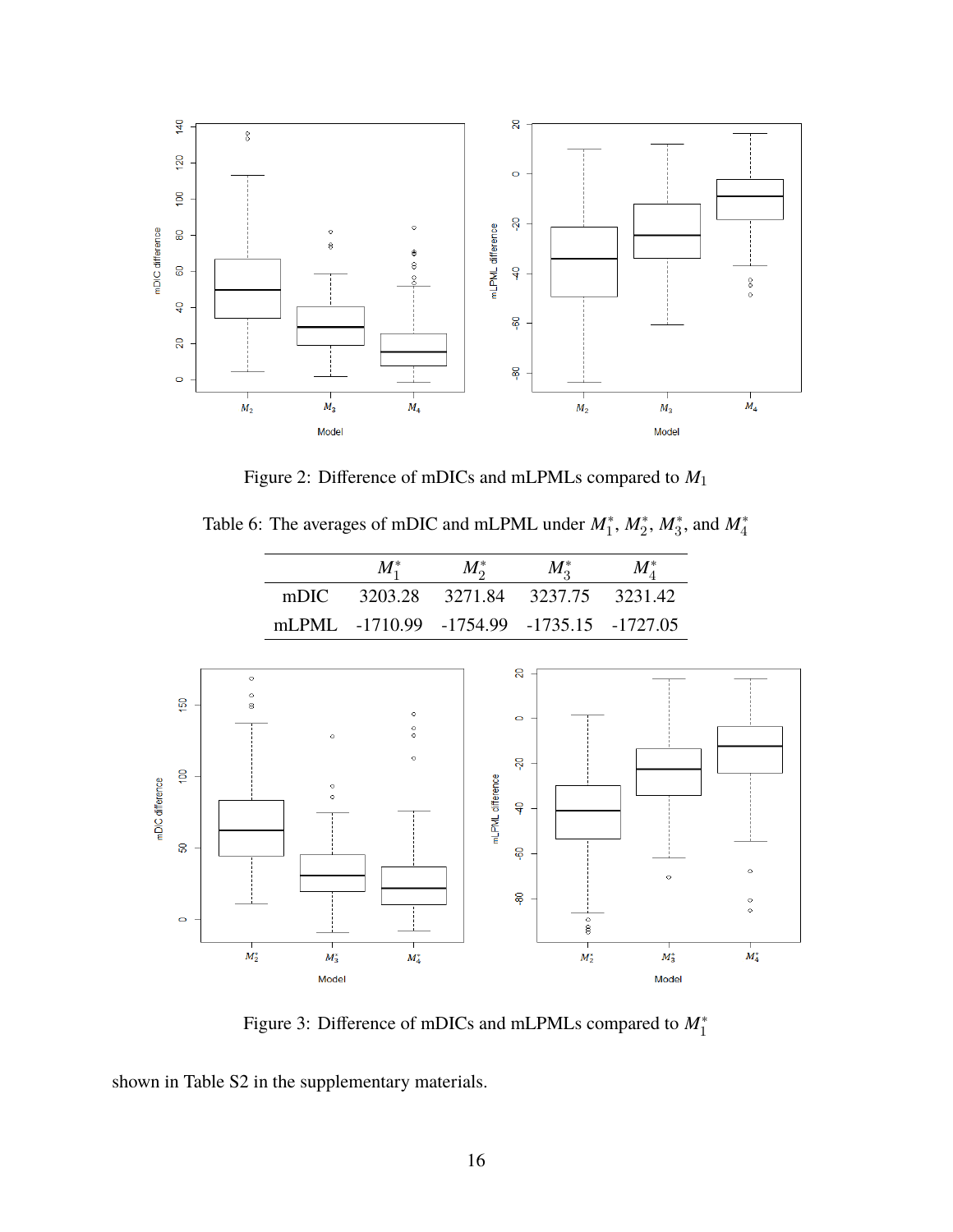|                      | True             |             | All records*    |            |                 |             | $CC^*$          |            |      |
|----------------------|------------------|-------------|-----------------|------------|-----------------|-------------|-----------------|------------|------|
|                      | value            | <b>Bias</b> | $\overline{SD}$ | <b>MSE</b> | $\overline{CP}$ | <b>Bias</b> | $\overline{SD}$ | <b>MSE</b> | CP   |
| $\beta_0$            |                  | $-0.0553$   | 0.6026          | 0.2888     | 0.97            | 0.3307      | 0.5682          | 0.3461     | 0.92 |
| $\beta_1$            | 1.50             | $-0.0112$   | 0.0712          | 0.0044     | 0.99            | $-0.0457$   | 0.0950          | 0.0093     | 0.96 |
| $\beta_2$            | $\mathbf{1}$     | $-0.0050$   | 0.0318          | 0.0008     | 0.96            | $-0.0346$   | 0.0429          | 0.0026     | 0.91 |
| $\beta_3$            | $\sqrt{2}$       | $-0.0028$   | 0.0453          | 0.0018     | 0.98            | $-0.0138$   | 0.0611          | 0.0032     | 0.93 |
| $\sigma_y$           | 1.41             | 0.0782      | 0.3705          | 0.1119     | 0.96            | 0.0958      | 0.3605          | 0.0955     | 0.92 |
| $log(\lambda_{y})$   | 1.10             | 0.5133      | 0.9346          | 0.7074     | 1.00            | 0.6476      | 0.9300          | 0.8098     | 0.93 |
| $\tau_y$             | $\,1$            | 0.0006      | 0.0452          | 0.0019     | 0.96            | 0.0242      | 0.0631          | 0.0050     | 0.91 |
| $\alpha_{20}$        | $\boldsymbol{0}$ | 0.0675      | 0.4948          | 0.2496     | 0.91            | 0.3029      | 0.5611          | 0.2875     | 0.91 |
| $\alpha_{21}$        | $\boldsymbol{0}$ | 0.0006      | 0.0451          | 0.0017     | 0.98            | $-0.0186$   | 0.0609          | 0.0036     | 0.95 |
| $\alpha_{22}$        | $\sqrt{2}$       | 0.0002      | 0.0317          | 0.0009     | 0.98            | $-0.1182$   | 0.0499          | 0.0169     | 0.35 |
| $\sigma_{x_2}$       | 1.22             | $-0.0079$   | 0.3075          | 0.0535     | 0.99            | 0.0822      | 0.3338          | 0.0812     | 0.98 |
| $log(\lambda_{x_2})$ | 1.39             | 0.5888      | 0.9539          | 0.8474     | 0.95            | 0.7008      | 0.9529          | 0.8853     | 0.93 |
| $\tau_{x_2}$         | $\,1$            | $-0.0006$   | 0.0452          | 0.0019     | 0.95            | 0.0215      | 0.0628          | 0.0036     | 0.97 |
| $\alpha_{10}$        | $\boldsymbol{0}$ | 0.0237      | 0.4427          | 0.1520     | 0.95            | 0.6034      | 0.3399          | 0.4537     | 0.56 |
| $\alpha_{11}$        | $\,1$            | 0.0044      | 0.0319          | 0.0008     | 0.98            | $-0.3297$   | 0.0441          | 0.1154     | 0.00 |
| $\sigma_{x_1}$       | $\mathbf{1}$     | $-0.0091$   | 0.2652          | 0.0427     | 0.99            | $-0.2310$   | 0.2056          | 0.0824     | 0.77 |
| $log(\lambda_{x_1})$ | 1.61             | 0.5662      | 0.9415          | 0.8739     | 0.97            | 0.7008      | 0.9529          | 0.8853     | 0.93 |
| $\tau_{x_1}$         | $\mathbf{1}$     | $-0.0020$   | 0.0451          | 0.0017     | 0.97            | 0.3623      | 0.0841          | 0.1490     | 0.01 |
|                      | True             |             | $M_1^*$         |            |                 |             |                 |            |      |
|                      | value            | <b>Bias</b> | SD              | <b>MSE</b> | CP              |             |                 |            |      |
| $\beta_0$            | $\mathbf{1}$     | 0.0891      | 0.5836          | 0.2598     | 0.95            |             |                 |            |      |
| $\beta_1$            | 1.50             | 0.0122      | 0.0919          | 0.0065     | 0.98            |             |                 |            |      |
| $\beta_2$            | $\,1$            | $-0.0048$   | 0.0412          | 0.0013     | 0.97            |             |                 |            |      |
| $\beta_3$            | $\sqrt{2}$       | 0.0099      | 0.0570          | 0.0027     | 0.98            |             |                 |            |      |
| $\sigma_{\rm v}$     | 1.41             | 0.0814      | 0.3731          | 0.1170     | 0.94            |             |                 |            |      |
| $log(\lambda_{y})$   | 1.10             | 0.5852      | 0.9262          | 0.8077     | 0.98            |             |                 |            |      |
| $\tau_y$             | $\,1$            | $-0.0055$   | 0.0599          | 0.0036     | 0.94            |             |                 |            |      |
| $\alpha_{20}$        | $\boldsymbol{0}$ | 0.0503      | 0.5429          | 0.2184     | 0.93            |             |                 |            |      |
| $\alpha_{21}$        | $\boldsymbol{0}$ | 0.0052      | 0.0574          | 0.0027     | 0.96            |             |                 |            |      |
| $\alpha_{22}$        | $\sqrt{2}$       | $-0.0068$   | 0.0451          | 0.0016     | 0.98            |             |                 |            |      |
| $\sigma_{x_2}$       | 1.22             | 0.0585      | 0.3330          | 0.0911     | 0.96            |             |                 |            |      |
| $log(\lambda_{x_2})$ | 1.39             | 0.6294      | 0.9473          | 0.8727     | 0.91            |             |                 |            |      |
| $\tau_{x_2}$         | $\mathbf{1}$     | $-0.0082$   | 0.0603          | 0.0030     | 0.98            |             |                 |            |      |
| $\alpha_{10}$        | $\boldsymbol{0}$ | $-0.0279$   | 0.4938          | 0.2202     | 0.90            |             |                 |            |      |
| $\alpha_{11}$        | $\mathbf{1}$     | 0.0016      | 0.0341          | 0.0013     | 0.93            |             |                 |            |      |
| $\sigma_{x_1}$       | $\mathbf{1}$     | 0.0075      | 0.2774          | 0.0513     | 0.96            |             |                 |            |      |
| $log(\lambda_{x_1})$ | 1.61             | 0.6479      | 0.9507          | 0.8914     | 0.97            |             |                 |            |      |
| $\tau_{x_1}$         | $\mathbf{1}$     | 0.0075      | 0.0515          | 0.0026     | 0.96            |             |                 |            |      |

<span id="page-16-0"></span>Table 7: Simulation results of assessment measures with all records, CC, and model *M*<sup>∗</sup> 1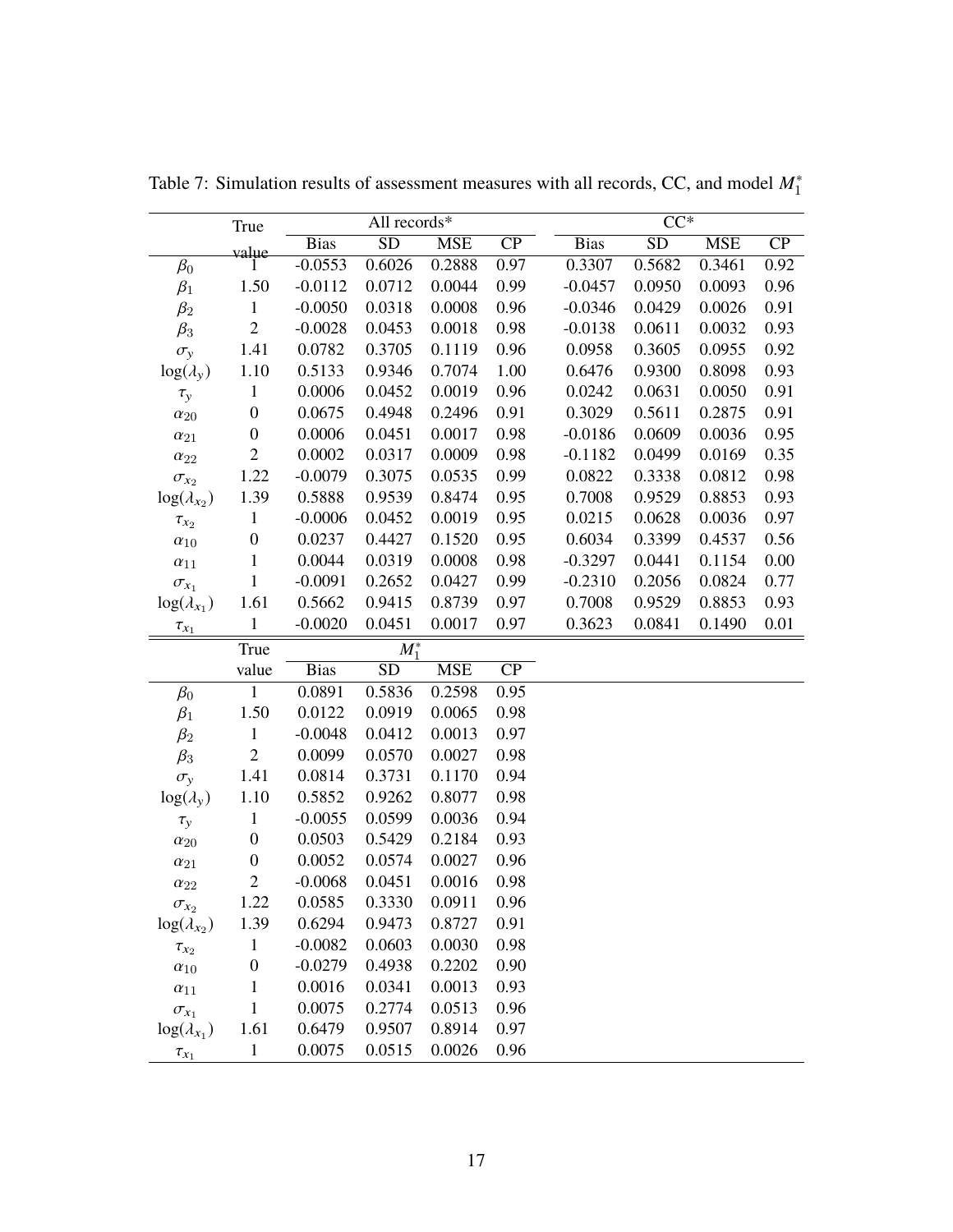### <span id="page-17-0"></span>**5 Application to Spatial Health and Nutrition Survey Data**

In this section, the proposed Bayesian hierarchical spatial model and model comparison criteria are applied to analyze the CHNS 2011 survey data described in Section [2.](#page-2-0)

#### **5.1 Real Data Model**

For the spatial positive continuous response variable *hincome*, the spatial regression model pro-posed in Section [3.1](#page-5-2) are built for its logarithm form. Covariate vector  $X$  involves five individual covariates including log(*indwage*), *age*, *urban*, log(*WThour*) and *hhsize* and a province-level covariate *GDP*. The  $(s, s')$ th entry of  $H(\lambda_y)$  is  $\exp(-d_{ss'}/\lambda_y)$ , where  $d_{ss'}$  is the distance between location *s* and location *s'*.

For the individual-level covariates, two of them, *indwage* and *WThour*, are missing. In order to take account of different spatial structures in the missing covariates, we consider four different missing covariate models in our study.

Denote log(*hincome*) as *Y*, log(*WT hour*) as *X*1, log(*ind*w*a*g*e*) as *X*2, *GDP* as *X*3, *a*g*e* as *X*4, *urban* as  $X_5$ , and *hhsize* as  $X_6$ . We first consider the following model  $M_1^{real}$  for the data. The spatial regression model for the response variable is:

$$
Y_i(s) = \beta_0 + \beta_1 X_{1i}(s) + \beta_2 X_{2i}(s) + \beta_3 X_{3i}(s) + \beta_4 X_{4i}(s) + \beta_5 X_{5i}(s) + \beta_6 X_{6i}(s) + \sigma_y W_y(s) + \epsilon_{yi}(s),
$$
  

$$
\epsilon_{yi}(s) \sim N(0, \tau_y^{-1}), W_y \sim \text{MVN}(0, H(\lambda_y)).
$$

The missing covariate model is:

$$
X_{2i}(s) = \alpha_{20} + \alpha_{21}X_{1i}(s) + \alpha_{22}X_{3i}(s) + \alpha_{23}X_{4i}(s) + \alpha_{24}X_{5i}(s) + \sigma_{x_2}W_{x_2}(s) + \epsilon_{x_2i}(s),
$$
  
\n
$$
\epsilon_{x_2i}(s) \sim N(0, \tau_{x_2}^{-1}), W_{x_2} \sim \text{MVN}(0, H(\lambda_{x_2}));
$$
  
\n
$$
X_{1i}(s) = \alpha_{10} + \alpha_{11}X_{3i}(s) + \alpha_{12}X_{4i}(s) + \alpha_{13}X_{5i}(s) + \alpha_{14}X_{6i}(s) + \sigma_{x_1}W_{x_1}(s) + \epsilon_{x_1i}(s),
$$
  
\n
$$
\epsilon_{x_1i}(s) \sim N(0, \tau_{x_1}^{-1}), W_{x_1} \sim \text{MVN}(0, H(\lambda_{x_1})).
$$

We also consider another three alternative models with the same response model as  $M_1^{real}$  but with different missing covariate distributions as follows:

$$
M_2^{real}: X_{2i}(s) = \alpha_{20} + \alpha_{21}X_{1i}(s) + \alpha_{22}X_{3i}(s) + \alpha_{23}X_{4i}(s) + \alpha_{24}X_{5i}(s) + \epsilon_{x_{2}i}(s),
$$
  
\n
$$
X_{1i}(s) = \alpha_{10} + \alpha_{11}X_{3i}(s) + \alpha_{12}X_{4i}(s) + \alpha_{13}X_{5i}(s) + \alpha_{14}X_{6i}(s) + \epsilon_{x_{1}i}(s),
$$
  
\n
$$
\epsilon_{x_{2}i}(s) \sim N(0, \tau_{x_2}^{-1}), \ \epsilon_{x_1i}(s) \sim N(0, \tau_{x_1}^{-1}).
$$

$$
M_3^{real}: X_{2i}(s) = \alpha_{20} + \alpha_{21}X_{1i}(s) + \alpha_{22}X_{3i}(s) + \alpha_{23}X_{4i}(s) + \alpha_{24}X_{5i}(s) + \sigma_{x_2}W_{x_2}(s) + \epsilon_{x_2i}(s),
$$
  
\n
$$
X_{1i}(s) = \alpha_{10} + \alpha_{11}X_{3i}(s) + \alpha_{12}X_{4i}(s) + \alpha_{13}X_{5i}(s) + \alpha_{14}X_{6i}(s) + \epsilon_{x_1i}(s),
$$
  
\n
$$
\epsilon_{x_2i}(s) \sim N(0, \tau_{x_2}^{-1}), W_{x_2} \sim \text{MVN}(0, H(\lambda_{x_2})), \ \epsilon_{x_1i}(s) \sim N(0, \tau_{x_1}^{-1}).
$$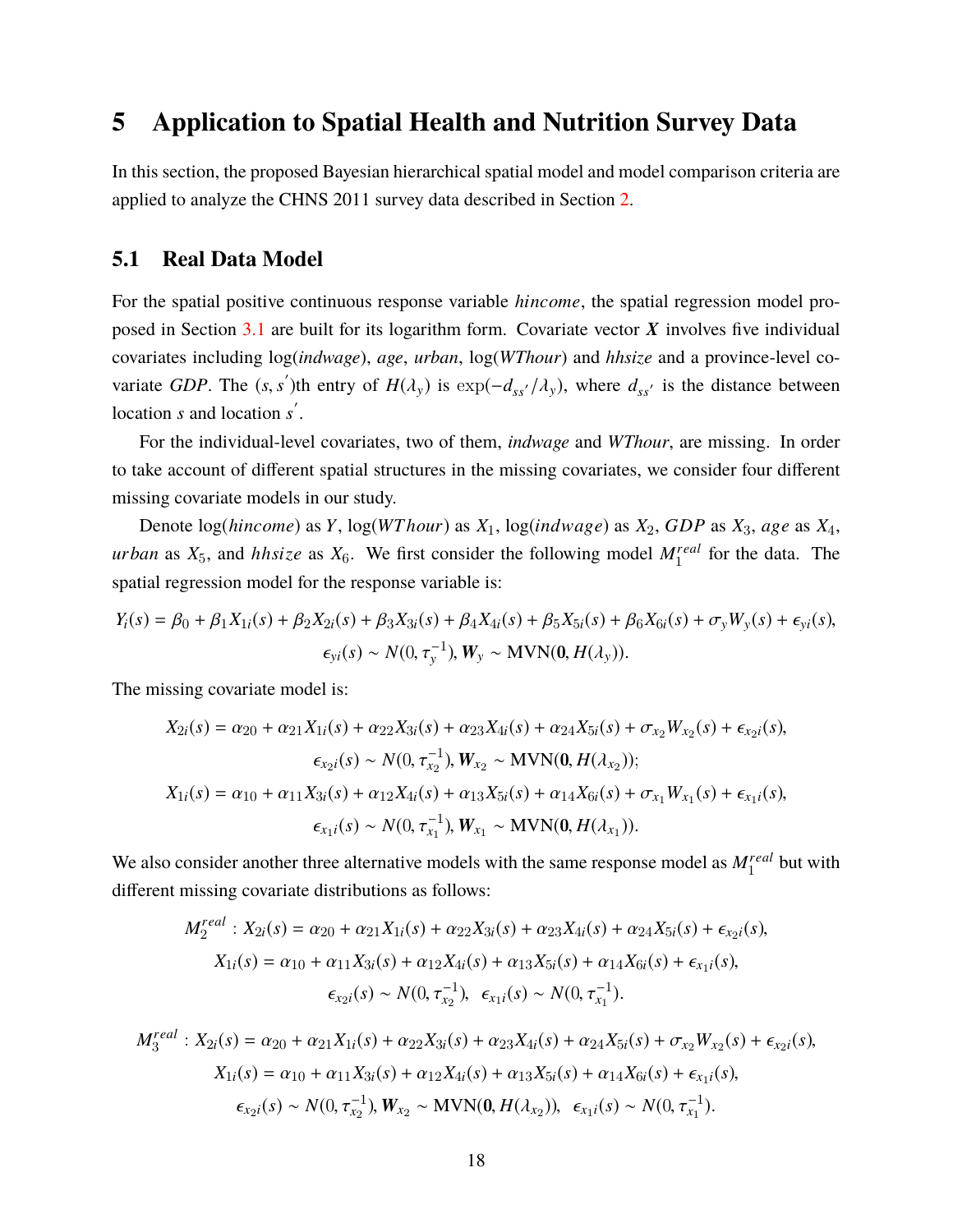$$
M_4^{real}: X_{2i}(s) = \alpha_{20} + \alpha_{21}X_{1i}(s) + \alpha_{22}X_{3i}(s) + \alpha_{23}X_{4i}(s) + \alpha_{24}X_{5i}(s) + \epsilon_{x_{2}i}(s),
$$
  
\n
$$
X_{1i}(s) = \alpha_{10} + \alpha_{11}X_{3i}(s) + \alpha_{12}X_{4i}(s) + \alpha_{13}X_{5i}(s) + \alpha_{14}X_{6i}(s) + \sigma_{x_1}W_{x_1}(s) + \epsilon_{x_1i}(s),
$$
  
\n
$$
\epsilon_{x_{2}i}(s) \sim N(0, \tau_{x_2}^{-1}), \ \epsilon_{x_1i}(s) \sim N(0, \tau_{x_1}^{-1}), W_{x_1} \sim \text{MVN}(0, H(\lambda_{x_1})).
$$

Assume  $R_1$  and  $R_2$  represent the missing indicators of covariates *WT hour* and *indwage* respectively, where  $R_{\ell i}(s) = 1$  denotes missing records and  $R_{\ell i}(s) = 0$  denotes observed ones  $(\ell = 1, 2)$  at location *s*. For each of the above four models, the following MAR model is assumed for the missing data mechanism:

$$
M_R^{m_1}: R_{1i}(s) \sim \text{Bernoulli}(p_{1i}(s)), R_{2i}(s) \sim \text{Bernoulli}(p_{2i}(s)),
$$
  
\n
$$
\text{logit}(p_{1i}(s)) = \phi_{10} + \phi_{11} X_{3i}(s) + \phi_{12} X_{4i}(s) + \phi_{13} X_{5i}(s) + \phi_{14} X_{6i}(s) + \phi_{15} Y_i(s);
$$
  
\n
$$
\text{logit}(p_{2i}(s)) = \phi_{20} + \phi_{21} X_{3i}(s) + \phi_{22} X_{4i}(s) + \phi_{23} X_{5i}(s) + \phi_{24} X_{6i}(s) + \phi_{25} Y_i(s).
$$

The same prior distributions described in Section [3.4](#page-8-1) were used in these four competitive models along with model  $M_R^{m_1}$  $\frac{m_1}{R}$  for the missing data mechanism. mDIC and mLPML values under models  $M_1^{real}$  to  $M_4^{real}$  are calculated via JAGS and R. With the thinning interval to be 25, 8,000 samples are kept for calculation after a burn-in of 150,000 samples. The convergence of the MCMC sampling algorithm is checked using several diagnostic procedures discussed in Cowles and Carlin<sup>[21](#page-24-6)</sup> and Chen et al.<sup>[22](#page-24-7)</sup>. For example, the traceplots of the parameters under model  $M_1^{real}$  shown in Figure S3 demonstrate good mixing of MCMC chains.

#### **5.2 Real Data Results**

Table [8](#page-19-0) shows the values of mDIC and mLPML under the four models for the CHNS 2011 survey data. From Table [8,](#page-19-0) we choose model *Mreal* 1 since it has the smallest mDIC and the largest mLPML among these models. The posterior estimates of the parameters under model  $M_1^{real}$  and the results of CC estimation are given in Table [9.](#page-19-1) From Table [9,](#page-19-1) we can observe that covariates *GDP*, *indwage*, *age*, *urban*, and *hhsize*, have significant positive impact on the household income. The household income has spatial correlation among different provinces. For missing covariate *indwage*, both *GDP*, *age*, *WThour*, and *urban* have significant impact on it. *age*, and *urban* can help explain the missing covariate *WThour*. These two missing covariates also have spatial correlation among different provinces like the household income. The posterior estimates of parameters under other models, namely,  $M_2^{real}$ ,  $M_3^{real}$ , and  $M_4^{real}$ , are shown in Table S3 in the supplementary materials. Since under model  $M_{R}^{m_1}$  $R_R^{m_1}$  (MAR),  $\phi$  is independent of the other parameters *a posteriori*, the posterior estimates of  $\phi$  remain the same no matter which of models  $M_1^{real}$  to  $M_4^{real}$  is used to fit *hincome*, *indwage* and *WThour*. These estimates are reported in Table [10.](#page-20-0) We see from Table [10](#page-20-0) that the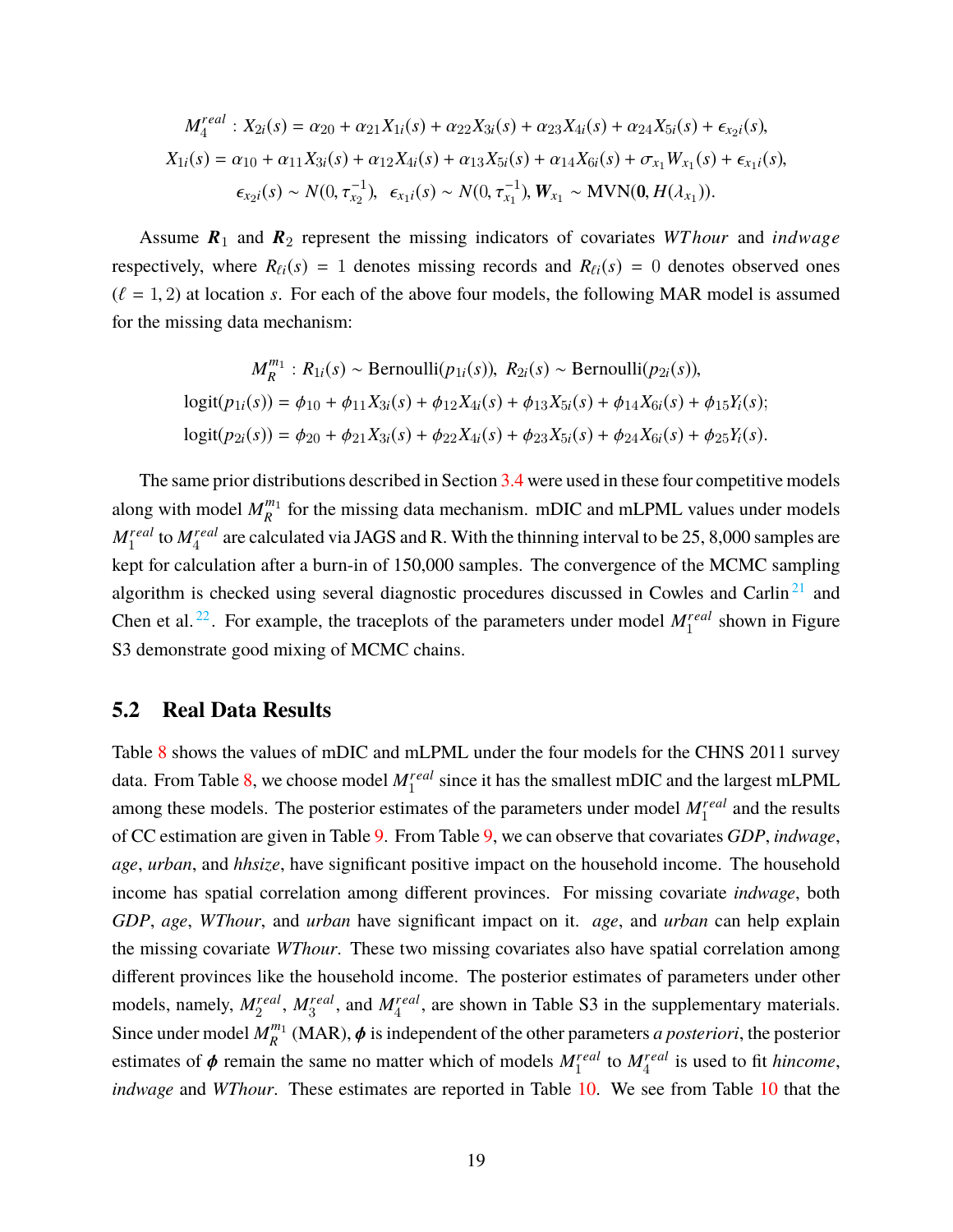<span id="page-19-0"></span>Table 8: Results of model comparison for the CHNS 2011 survey data

| Model | $M_1^{real}$                              | $M_2^{real}$    | $M_3^{real}$ | $M^{real}_A$ |
|-------|-------------------------------------------|-----------------|--------------|--------------|
| mDIC  | 8968.30                                   | 8982.39 8971.00 |              | 8970.43      |
|       | mLPML -4541.60 -4558.69 -4546.51 -4543.62 |                 |              |              |

Table 9: Posterior estimates under CC and  $M_1^{real}$  for the CHNS 2011 survey data

<span id="page-19-1"></span>

|                      | CC        |           |                      |           |           | $M_1^{real}$         |
|----------------------|-----------|-----------|----------------------|-----------|-----------|----------------------|
| Parameters           | Mean      | <b>SD</b> | 95% HPD interval     | Mean      | <b>SD</b> | 95% HPD interval     |
| $\beta_0$            | 6.4474    | 0.1280    | (6.2027, 6.6957)     | 6.9041    | 0.1008    | (6.7067, 7.1053)     |
| $\beta_1$            | $-0.0017$ | 0.0143    | $(-0.0295, 0.0256)$  | 0.0072    | 0.0134    | $(-0.0188, 0.0336)$  |
| $\beta_2$            | 0.3885    | 0.0115    | (0.3663, 0.4108)     | 0.3271    | 0.0096    | (0.3081, 0.3455)     |
| $\beta_3$            | 0.1351    | 0.0558    | (0.0295, 0.2518)     | 0.1607    | 0.0438    | (0.0730, 0.2482)     |
| $\beta_4$            | 0.0676    | 0.0144    | (0.0396, 0.0965)     | 0.1652    | 0.0135    | (0.1392, 0.1914)     |
| $\beta_5$            | 0.0595    | 0.0309    | (0.0003, 0.1215)     | 0.3003    | 0.0249    | (0.2518, 0.3499)     |
| $\beta_6$            | 0.1377    | 0.0108    | (0.1173, 0.1597)     | 0.1491    | 0.0082    | (0.1329, 0.1654)     |
| $\tau_{y}$           | 2.8863    | 0.0892    | (2.7145, 3.0665)     | 2.4762    | 0.0636    | (2.3525, 2.6004)     |
| $log(\lambda_v)$     | $-0.1595$ | 0.8870    | $(-1.9897, 1.4398)$  | $-0.0778$ | 0.9261    | $(-1.9814, 1.6019)$  |
| $\sigma_{v}$         | 0.1635    | 0.0513    | (0.0890, 0.2916)     | 0.1383    | 0.0429    | (0.0691, 0.2413)     |
| $\alpha_{20}$        | 8.8296    | 0.1781    | (8.4922, 9.1953)     | 8.3155    | 0.1693    | (7.9573, 8.6412)     |
| $\alpha_{21}$        | 0.1548    | 0.0267    | (0.1010, 0.2082)     | 0.1973    | 0.0303    | (0.1368, 0.2557)     |
| $\alpha_{22}$        | 0.2361    | 0.1133    | (0.0068, 0.4672)     | 0.2656    | 0.0918    | (0.0709, 0.4396)     |
| $\alpha_{23}$        | $-0.4240$ | 0.0265    | $(-0.4758, -0.3728)$ | $-0.6901$ | 0.0267    | $(-0.7436, -0.6395)$ |
| $\alpha_{24}$        | 0.6091    | 0.0550    | (0.5008, 0.7150)     | 0.3911    | 0.0505    | (0.2915, 0.4891)     |
| $\tau_{x_2}$         | 0.7979    | 0.0243    | (0.7504, 0.8462)     | 0.6730    | 0.0198    | (0.6362, 0.7127)     |
| $log(\lambda_{x_2})$ | 0.1633    | 1.1194    | $(-1.9645, 2.3496)$  | 0.6740    | 1.3232    | $(-1.7436, 3.2073)$  |
| $\sigma_{x_2}$       | 0.3711    | 0.1282    | (0.2043, 0.7056)     | 0.2968    | 0.1419    | (0.1352, 0.7163)     |
| $\alpha_{10}$        | 3.4173    | 0.0906    | (3.2414, 3.5955)     | 3.1448    | 0.2728    | (2.4942, 3.7548)     |
| $\alpha_{11}$        | 0.0478    | 0.0619    | $(-0.0804, 0.1730)$  | 0.0618    | 0.1660    | $(-0.2334, 0.4624)$  |
| $\alpha_{12}$        | $-0.1014$ | 0.0206    | $(-0.1407, -0.0597)$ | $-0.1276$ | 0.0240    | $(-0.1755, -0.0803)$ |
| $\alpha_{13}$        | 0.3210    | 0.0452    | (0.2309, 0.4084)     | 0.4926    | 0.0450    | (0.4034, 0.5791)     |
| $\alpha_{14}$        | $-0.0333$ | 0.0165    | $(-0.0663, -0.0004)$ | $-0.0202$ | 0.0145    | $(-0.0495, 0.0088)$  |
| $\tau_{x_1}$         | 1.2309    | 0.0375    | (1.1590, 1.3053)     | 0.9315    | 0.0237    | (0.8857, 0.9775)     |
| $log(\lambda_{x_1})$ | $-0.1166$ | 0.9361    | $(-1.9674, 1.6887)$  | 0.7219    | 1.2951    | $(-1.7500, 3.1023)$  |
| $\sigma_{x_1}$       | 0.1828    | 0.0629    | (0.0949, 0.3384)     | 0.4659    | 0.1581    | (0.2450, 0.8626)     |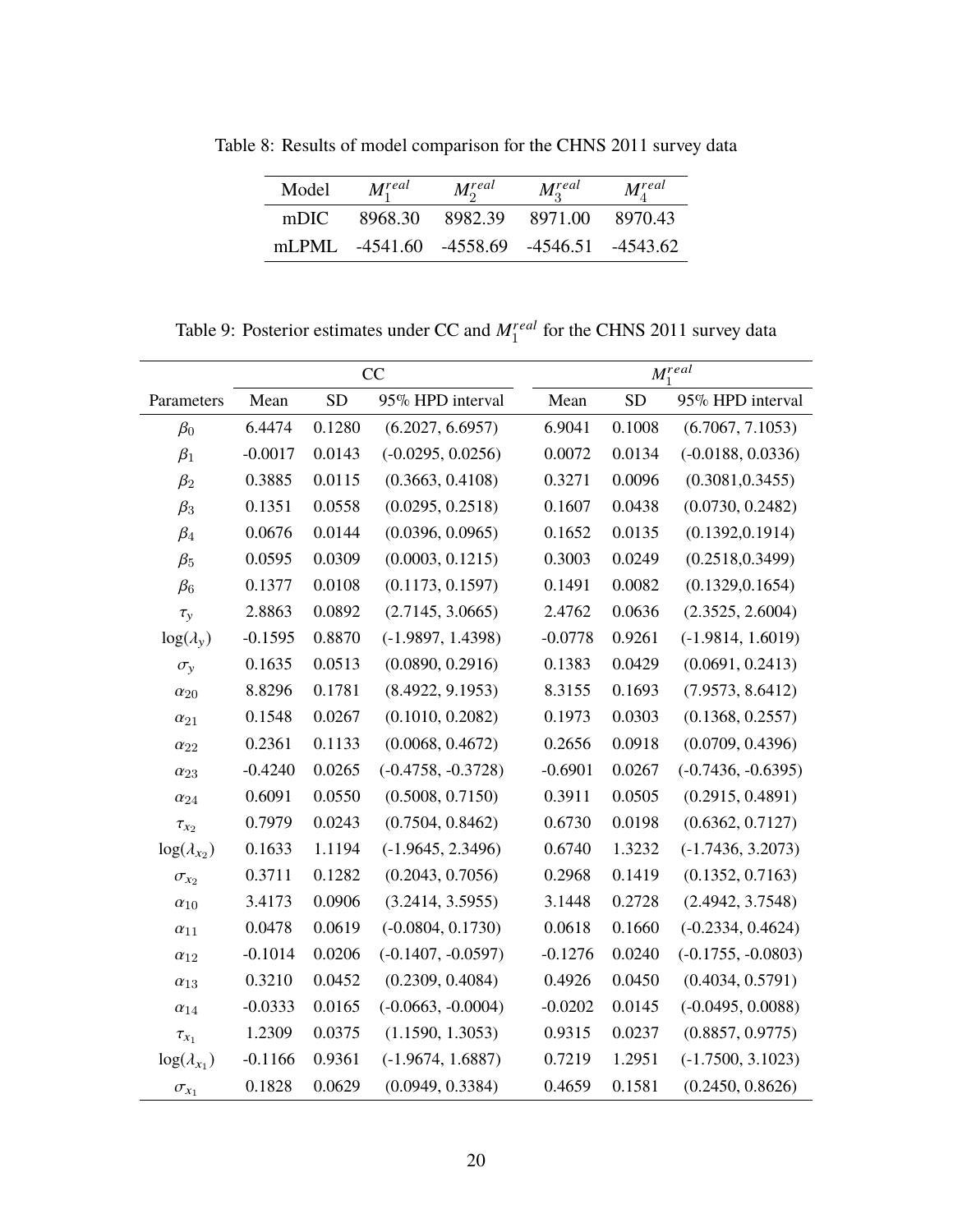<span id="page-20-0"></span>

| Parameters     | Mean      | SD     | 95% HPD interval    | Parameters  | Mean      | <b>SD</b> | 95% HPD interval    |
|----------------|-----------|--------|---------------------|-------------|-----------|-----------|---------------------|
| $\phi_{10}$    | -4.3012   | 0.6841 | $(-5.6261,-2.9422)$ | $\phi_{20}$ | 3.7527    | 0.4645    | (2.8064, 4.6907)    |
| $\phi_{11}$    | 0.2065    | 0.05   | (0.1109, 0.3063)    | $\phi_{21}$ | $-0.0315$ | 0.0378    | $(-0.1046, 0.0435)$ |
| $\phi_{12}$    | 2.0856    | 0.0734 | (1.9445, 2.2289)    | $\phi_{22}$ | 0.8108    | 0.0376    | (0.739, 0.886)      |
| $\phi_{13}$    | 2.0796    | 0.1118 | (1.8607.2.2974)     | $\phi_{23}$ | $-0.1247$ | 0.0743    | $(-0.2702, 0.0226)$ |
| $\phi_{14}$    | $-0.1776$ | 0.0362 | (-0.2484, -0.1073)  | $\phi_{24}$ | 0.0121    | 0.0255    | $(-0.0377, 0.0622)$ |
| $\varphi_{15}$ | 0.2036    | 0.0682 | (0.0679, 0.3353)    | $\phi_{25}$ | $-0.3768$ | 0.0458    | $(-0.4691,-0.2824)$ |
|                |           |        |                     |             |           |           |                     |

Table 10: Posterior estimates of the missingness mechanism model  $M_R^{m_1}$ *R*

95% HPD intervals for  $\phi_{11}$ ,  $\phi_{12}$ ,  $\phi_{13}$ ,  $\phi_{14}$ ,  $\phi_{15}$ ,  $\phi_{22}$ , and  $\phi_{25}$  do not contain zero, implying that the missingness mechanism is not missing completely at random (MCAR).

In order to see whether the posterior estimates will differ with different spatial structures, we also consider another commonly used spatial structure, the conditional autoregressive (CAR) structure, in our analysis. With a similar form with model  $M_1^{real}$ , we assume that both  $W_y$ ,  $W_{x_2}$ and  $W_{x_1}$  follow a CAR structure MVN( $0, \Sigma_w$ ) with  $\Sigma_w = (I - \lambda D)^{-1}$ , where  $I = \text{diag}(1)$  and *D* is the adjacent matrix of the 12 locations. The mDIC and mLPML values of this model with CAR structures are 8966.27 and -4540.83, which are quite close to those under model  $M_1^{real}$ . The posterior estimates under the model with CAR structure are also similar, which are shown in Table S4 in the supplementary materials.

We also carry out a sensitivity analysis on specification of the models for missing data mechanism. In addition to model  $M_R^{m_1}$  $R_R^{m_1}$  (MAR), we further consider a non-ignorable model for the two missing covariates, given by

$$
M_R^{m_2}: R_{1i}(s) \sim \text{Bernoulli}(p_{1i}(s)), R_{2i}(s) \sim \text{Bernoulli}(p_{2i}(s)),
$$
  
\n
$$
\text{logit}(p_{1i}(s)) = \phi_{10} + \phi_{11}X_{3i}(s) + \phi_{12}X_{4i}(s) + \phi_{13}X_{5i}(s)
$$
  
\n
$$
+ \phi_{14}X_{6i}(s) + \phi_{15}Y_i(s) + \phi_{16}W_{x_2}(s) + \phi_{17}W_{x_1}(s);
$$
  
\n
$$
\text{logit}(p_{2i}(s)) = \phi_{20} + \phi_{21}X_{3i}(s) + \phi_{22}X_{4i}(s)
$$
  
\n
$$
+ \phi_{23}X_{5i}(s) + \phi_{24}X_{6i}(s) + \phi_{25}Y_i(s) + \phi_{26}W_{x_2}(s) + \phi_{27}W_{x_1}(s).
$$

With the thinning interval to be 25, 8,000 samples are kept for calculation after a burn-in of 150,000 samples using JAGS and R. With the same response model and missing covariates model as model  $M_1^{real}$ , we fit the one with a different missing mechanism model  $M_R^{m_2}$  $\frac{m_2}{R}$ . Posterior estimates under this model is shown in Table S5 in the supplementary materials. By comparing the estimates under this model and  $M_1^{real}$ , we can see that the estimates of parameters in the response model and the missing covariate distribution are quite similar, so  $M_1^{real}$  with a MAR assumption is a relatively simple model to achieve our goal of analysis.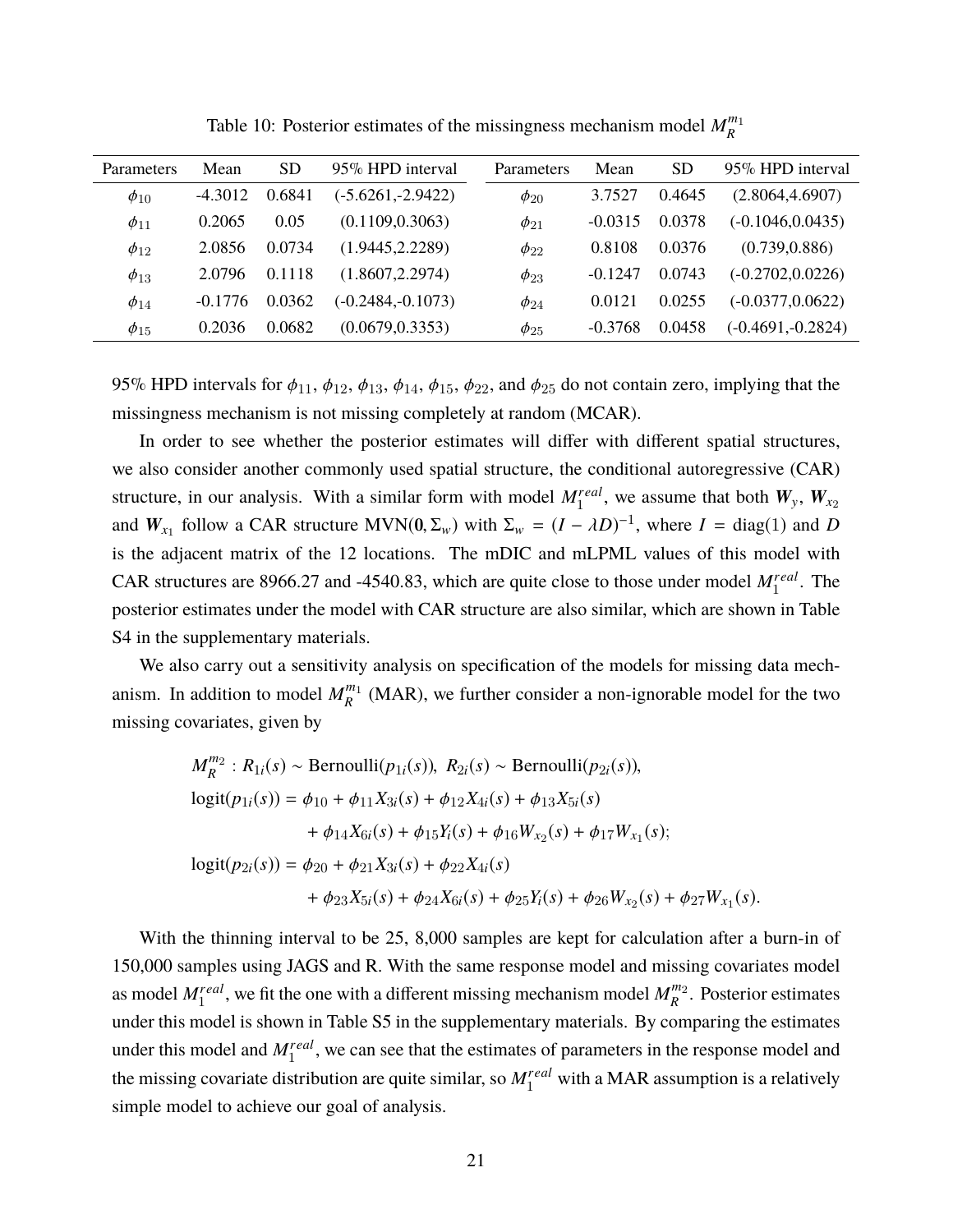We calculate the mDIC for the response model as well as  $DIC(R)$  for the missingness mechanism model alone. DIC(R) is defined with  $\text{Dev}(\bar{\theta}) = -2\log f(R_1, R_2 | \phi, X)$ , where X denotes the covariates included in the missingness mechanism models.

The mDIC values under models  $M_1^{real}$  to  $M_4^{real}$  are 8968.30, 8982.39, 8971.00, and 8970.43, respectively, under the MAR missingness model  $M_R^{m_1}$  $R_R^{m_1}$ , while these mDIC values are 8966.80, 8979.23, 8970.98, and 8969.02, respectively, under model  $M_R^{m_2}$  $R_R^{m_2}$ . For models  $M_1^{real}$  to  $M_4^{real}$  with the MAR missingness model  $M_R^{m_1}$  $R_R^{m_1}$ , the DIC(*R*) values are 8122.12, 8121.89, 8122.19, and 8122.03. For models with the missingness model  $M_R^{m_2}$  $R_R^{m_2}$ , the DIC(*R*) values are 7963.12, 7965.87, 7963.98, and 7963.75, corresponding to models  $M_1^{real}$  to  $M_4^{real}$ , respectively. These results show that models with  $M_{R}^{m_2}$  $R_R^{m_2}$  as missingness model have lower mDIC values and DIC(*R*) values, therefore, we can conclude that the missingness mechanism model  $M_R^{m_2}$  $\frac{m_2}{R}$  is preferred.

The posterior estimates of  $\phi$  under model  $M_R^{m_2}$  $\binom{m_2}{R}$  are given in Table S6 in the supplemental materials. For the chosen model  $M_1^{real}$  with missingness model  $M_R^{m_2}$ *R* , we can see that *a*g*e*, *hhsize* and the spatial effects  $W_{x_2}$  have a significant positive effect on the missingness of covariate  $indwage$ , while the response variable has a significant negative effect on the missingness of covariate *ind*w*a*g*e*. It means that older people, people with a higher household income, and people who have a larger family are prone to reject to report their wages. For the missingness of covariate *WT hour*, both the two spatial effects have the significant positive impact. Older people, people living in the urban area, people who have a smaller family and people with a higher household income tend to reject to report their working hours in this analysis. In addition, the coefficients of the spatial effects,  $\phi_{16}$ ,  $\phi_{17}$ , and  $\phi_{26}$ , are significant, meaning that the missingness of the missing covariates does depend on the spatial random effects.

### <span id="page-21-0"></span>**6 Discussion**

In this paper, a Bayesian hierarchical spatial model is constructed for spatial data with missing covariates. In addition to a Gaussian stationary spatial process model for the continuous spatial response, missing covariate models with spatial random effects are built for the missing covariates. In our method, missingness mechanisms for the missing covariates are restricted to be MAR, which may not be suitable in practice. MNAR is more common in reality and may introduce much more complexity in analysis. Future study can be focus on extending the missingness mechanism to be MNAR, and missingness mechanism models should be built to test the assumptions of missingness mechanisms. Additionally, in our method, a spatial model is built for the continuous response variable, which can be extended to variables of other data types, such as categorical responses. In the real data analysis, we also fit the models using the conditional autoregressive (CAR) spatial random effects in both the response model and the missing covariate models. From the results in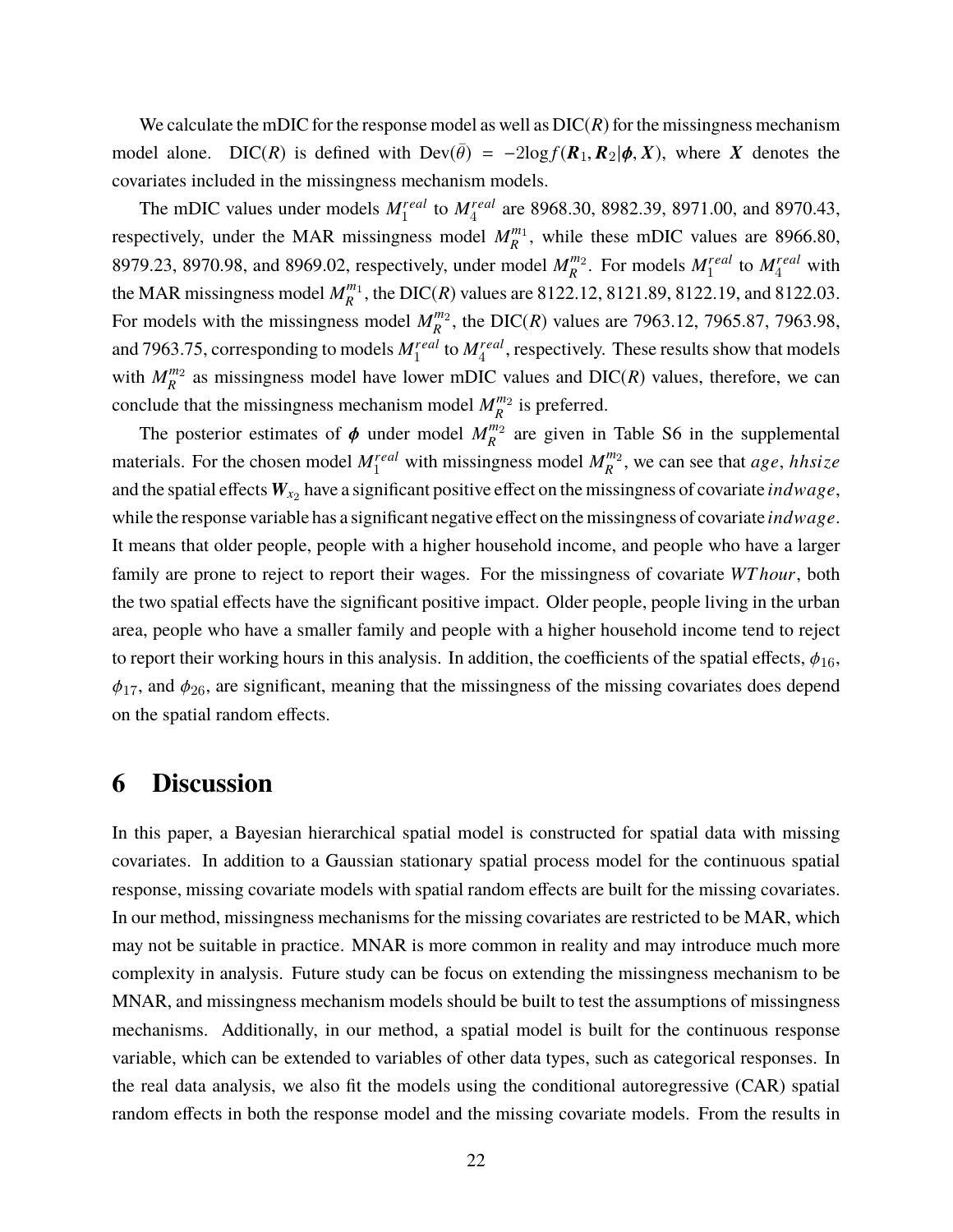the supplementary materials, we find that the Gaussian random effects and the CAR random effects yield nearly the same estimation results. In the future, we can introduce missing covariates model to autologistic model which is universally used for spatial binary data. Furthermore, dealing with spatial effects and missing variables simultaneously complicates the implementation of MCMC sampling algorithms, so it is also necessary to develop efficient algorithms and software to speed up convergence of MCMC sampling. One limitation of the data we analyzed is the lack of detailed address information for households. In this study, we just emphasized on the spatial dependent structure at the province level. Considering both between-province dependency and within-province dependency is an area devoted for future research.

### **Acknowledgements**

We would like to thank the Editor-in-Chief and the Referee for their very helpful comments and suggestions, which helped us further improve the paper. Dr. Chen's research was partially supported by NIH grants #GM70335 and #P01CA142538. Dr. Hu's research was supported by Dean's office of the College of Liberal Arts and Sciences at University of Connecticut. Dr. Ma's research was supported by Project of Educational Commission of Guangdong Province of China #2019WQNCX104.

### **Data Availability Statement**

The data that support the findings of this study are available from the corresponding author upon reasonable request.

### **Supporting Information**

Additional figures and tables for this article are available online, including boxplots of mDIC and mLPML under models in the simulation study, trace plots of parameters under  $M_1^{real}$ , simulation results for models  $M_2$ ,  $M_3$ ,  $M_4$ ,  $M_2^*$ ,  $M_3^*$  and  $M_4^*$ , posterior estimates under model  $M_2^{real}$ ,  $M_3^{real}$ ,  $M_4^{real}$ , the model with CAR structure and models with missingness model  $M_R^{m2}$  in real data analysis.

## **References**

<span id="page-22-0"></span>[1] Banerjee, S.; Carlin, B. P.; Gelfand, A. E. *Hierarchical modeling and analysis for spatial data*; CRC Press, 2014.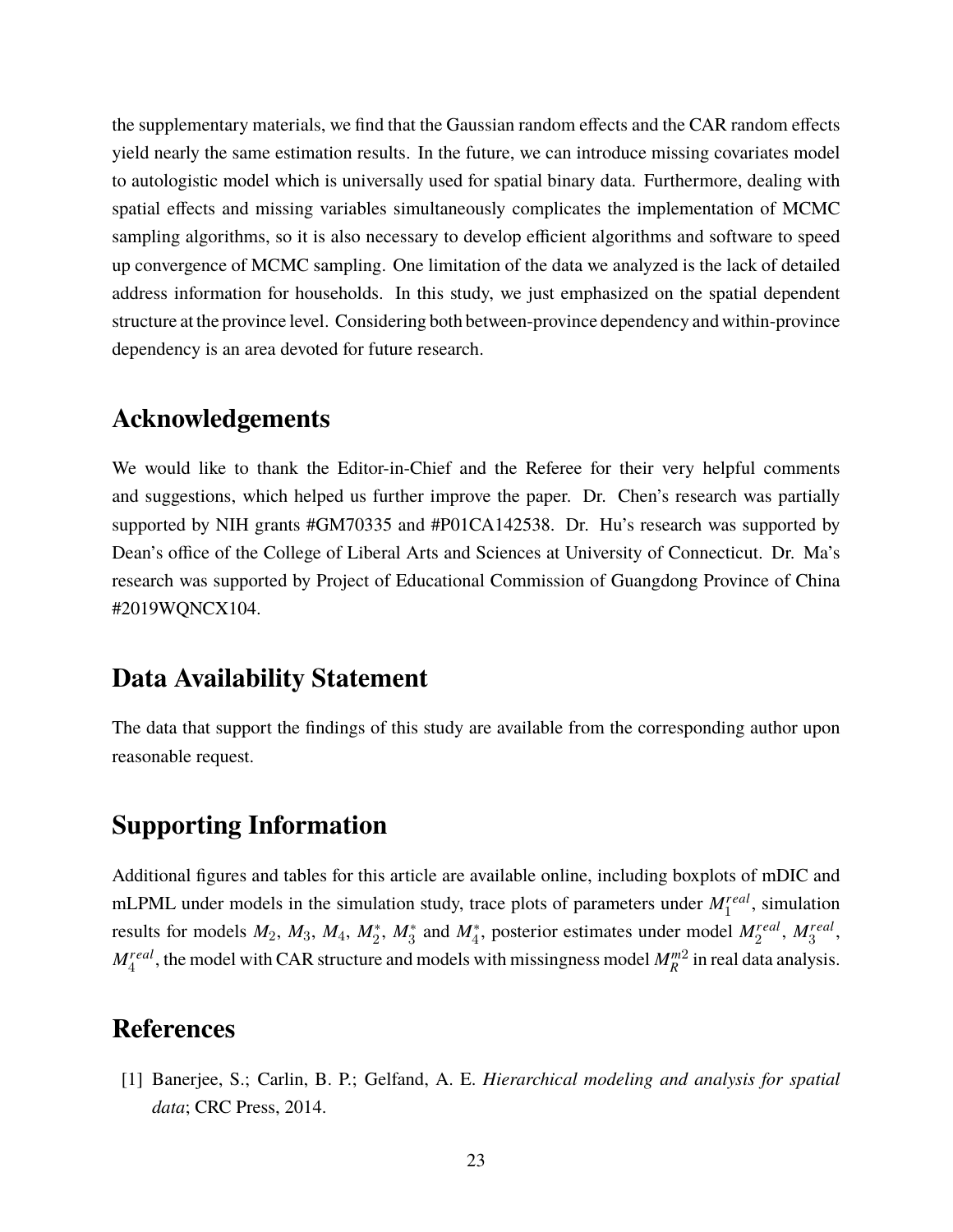- <span id="page-23-0"></span>[2] Cressie, N. *Statistics for spatial data*; John Wiley & Sons, 2015.
- <span id="page-23-1"></span>[3] Cressie, N. A. *Statistics for spatial data*; Wiley Online Library, 1993.
- <span id="page-23-2"></span>[4] Zhao, L. P.; Lipsitz, S.; Lew, D. Regression analysis with missing covariate data using estimating equations. *Biometrics* **1996**, 1165–1182.
- <span id="page-23-3"></span>[5] Ibrahim, J. G.; Chen, M.-H.; Lipsitz, S. R. Bayesian methods for generalized linear models with covariates missing at random. *Canadian Journal of Statistics* **2002**, *30*, 55–78.
- <span id="page-23-4"></span>[6] Seshadri, A. K. Statistics of spatial averages and optimal averaging in the presence of missing data. *Spatial Statistics* **2018**, *25*, 1–21.
- <span id="page-23-5"></span>[7] Bae, B.; Kim, H.; Lim, H.; Liu, Y.; Han, L. D.; Freeze, P. B. Missing data imputation for traffic flow speed using spatio-temporal cokriging. *Transportation Research Part C: Emerging Technologies* **2018**, *88*, 124–139.
- <span id="page-23-6"></span>[8] Xue, J.; Nie, B.; Smirni, E. Fill-in the gaps: Spatial-temporal models for missing data. 2017 13th International Conference on Network and Service Management (CNSM). 2017; pp 1–9.
- <span id="page-23-7"></span>[9] Collins, G.; Heaton, M.; Hu, L.; Monaghan, A. Spatiotemporal multiresolution modeling to infill missing areal data and enhance the temporal frequency of infrared satellite images. *Environmetrics* **2017**, *28*.
- <span id="page-23-8"></span>[10] Grantham, N. S.; Reich, B. J.; Liu, Y.; Chang, H. H. Spatial regression with an informatively missing covariate: Application to mapping fine particulate matter. *Environmetrics* **2018**, *29*, e2499.
- <span id="page-23-9"></span>[11] Lipsitz, S. R.; Ibrahim, J. G. A conditional model for incomplete covariates in parametric regression models. *Biometrika* **1996**, *83*, 916–922.
- <span id="page-23-10"></span>[12] Ibrahim, J. G.; Lipsitz, S. R.; Chen, M.-H. Missing covariates in generalized linear models when the missing data mechanism is non-ignorable. *Journal of the Royal Statistical Society: Series B (Statistical Methodology)* **1999**, *61*, 173–190.
- <span id="page-23-11"></span>[13] Grund, S.; Lüdtke, O.; Robitzsch, A. Multiple imputation of missing covariate values in multilevel models with random slopes: A cautionary note. *Behavior Research Methods* **2016**, *48*, 640–649.
- <span id="page-23-12"></span>[14] Chen, M.-H.; Ibrahim, J. G. Maximum likelihood methods for cure rate models with missing covariates. *Biometrics* **2001**, *57*, 43–52.